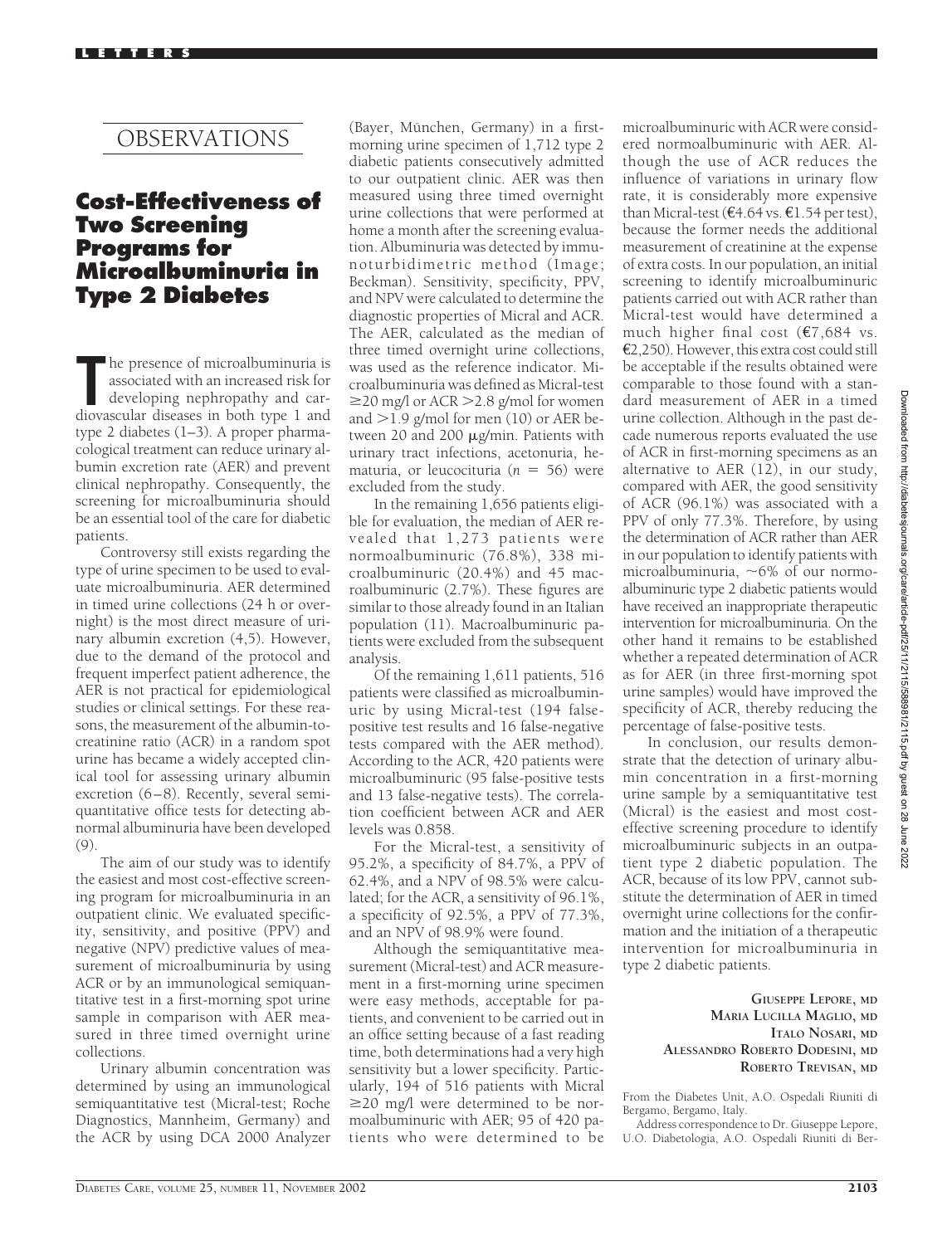### *Letters*

gamo, Largo Barozzi, 1-24128 Bergamo, Italy. Email: glepore@ospedaliriuniti.bergamo.it.

**Editor's Comment**— I interpret these results to support the recommendation of both the American Kidney Foundation and the American Diabetes Association that ACR can be used instead of a timed collection. Timed collections, 24 h or otherwise, are very inconvenient and often not collected accurately. Since albumin excretion is highly variable from day to day (up to 25%), a repeat ACR to fulfill the criterion of two of three positive values within a 3- to 6-month period as recommended for the diagnosis of microalbuminuria would very likely have reduced the false-positive rate of 6%.

### ●●●●●●●●●●●●●●●●●●●●●●● **References**

- 1. Mogensen CE: Microalbuminuria predicts clinical proteinuria and early mortality in maturity-onset diabetes. *N Engl J Med* 310:356–360, 1984
- 2. Viberti GC, Hill RD, Jarrett RJ, Argyropoulos A, Mahmud U, Keen H: Microalbuminuria as a predictor of clinical nephropathy in insulin-dependent diabetes mellitus. *Lancet* 1:1430–1432, 1982
- 3. Jarrett RJ, Viberti GC, Argyropoulos A, Hill RD, Mahmud V, Murrells TJ: Microalbuminuria predicts mortality in noninsulin-dependent diabetics. *Diabet Med* 1:17–19, 1984
- 4. Mogensen CE: Urinary albumin excretion in early and long-term juvenile diabetes. *Scand J Clin Lab Invest* 28:183–193, 1971
- 5. Mogensen CE: Microalbuminuria as a predictor of clinical diabetic nephropathy. *Kidney Int* 31:673–689, 1987
- 6. Ginsberg JM, Chang BS, Maltarese RA, Garella S: Use of single-voided urine samples to estimate quantitative proteinuria. *N Engl J Med* 309:1543–1546, 1983
- 7. Dunn PJ, Jury DR: Random urine albumin:creatinine ratio measurements as a screening test for diabetic microalbuminuria: a five year follow up. *N Z Med J* 103: 562–564, 1990
- 8. Warram JH, Gearin G, Laffel L, Krolewski AS: Effect of duration of type I diabetes on the prevalence of stages of diabetic nephropathy defined by urinary albumin/ creatinine ratio. *J Am Soc Nephrol* 7:930– 937, 1996
- 9. Mogensen CE, Viberti GC, Peheim E, Kutter D, Hasslacher C, Hofmann W, Renner R, Bojestig M, Poulsen PL, Scott G, Thoma J, Kuefer J, Nilsson B, Gambke B, Mueller P, Steinbiss J, Willamowski KD: Multicenter evaluation of the Micral-Test II test strip, an immunologic rapid test for the detection of microalbuminuria. *Diabetes Care* 20:1642–1646, 1997
- 10. Warram JH, Krolewski AS: Use of the albumine/creatinine ratio in patient care

and clinical studies. In *The Kidney And Hypertension In Diabetes Mellitus*. Mogensen CE, Ed. Boston, MA, Kluwer Academic Publishers, 1998, p. 85–95

- 11. Zanette G, Bonora E, Donadon W, Muggeo M: Prevalence of proteinuria in type 2 diabetes mellitus and its relationship with other chronic vascular complications (Abstract). *Diabetologia* 34 (Suppl. 2):A210, 1991
- 12. Bakker AJ: Detection of microalbuminuria. *Diabetes Care* 22:307–313, 1999

# **Self-Monitored Blood Glucose in Pregnant Women Without Gestational Diabetes Mellitus**

**The Fourth Workshop-Conference**<br>
on Gestational Diabetes Mellitus<br>
(GDM) recommended to lower<br>
maternal blood glucose (BG) goals (1). he Fourth Workshop-Conference on Gestational Diabetes Mellitus (GDM) recommended to lower However, data on glucose values in nondiabetic pregnant women are scant and targets have not been derived from clinical trials (1). In addition, the regression line between laboratory and capillary BG measurements deviates from the origin with differences between meters (2).

We aimed to assess the BG range in pregnant women without GDM using self-monitoring of blood glucose (SMBG) with three reflectance meters (Accutrend Sensor, One Touch, and Precision). Universal GDM screening was performed using criteria from the first Workshop-Conference at three periods during pregnancy (before 24 weeks, at 24–28 weeks, and at 32–35 weeks). A total of 36 pregnant women were studied shortly after a normal screening/oral glucose tolerance test (12 subjects per period). Within each period, permuted-block randomization was performed and then separated into six groups (2 reflectance meters, sequence of use). Women were asked to perform SMBG before and 1 h after each main meal while maintaining their usual diet and activity. At each time two BG measurements were performed, one with each meter.

Maternal age was 30.2 years (24–38), BMI was  $24.1 \text{ kg/m}^2$  (18.6–33.0), the gestational age at second screening was 26.0 weeks (24–29), and plasma glucose 1 h after challenge was 112.0 mg/dl (77–

174), without differences between groups (Kruskall-Wallis ANOVA). Women who were tested after the first period performed monitoring at a gestational age of 16 weeks (12–23), those who were tested after the second period performed monitoring at 27.5 weeks (24–30), and those who were tested after the third period performed monitoring at 36 weeks (32– 39). Differences for capillary BG (mg/dl) in the three periods were tested with ANOVA and adjusted for the meter. Fasting BG decreased (first period  $88.0 \pm 9.4$ , second period 87.5  $\pm$  14.0, and third period 78.8  $\pm$  15.8) and 1-h postprandial BG increased in the third period (105.9  $\pm$ 21.6, 109.5  $\pm$  15.5, and 117.5  $\pm$  21.4), whereas no change was observed for preprandrial (lunch/dinner) BG (85.9 14.1, 87.7  $\pm$  15.2, and 80.9  $\pm$  17.7) and no influence for the meter was observed.

After we translated these results into practice, the first conclusion is that different meters do not seem to be a main determinant of SMBG values. Knowledge of SMBG values in healthy pregnant women can be used to establish glycemic goals for diabetic pregnant women. Recently, the maximal value for mean 1-h postprandial BG in healthy pregnant women (105.2 mg/dl) has been proposed as the target for diabetic pregnant women (3,4). This can be considered too tight because half of the pregnant population would be over the target, and to decrease BG implies risk  $(5)$ . A range between mean and  $+1$  SD or  $+1$  SD and  $+2$  SD would be safer. In this study, mean to  $+2$  SD would translate into fasting BG 88–111 mg/dl before 30 pregnancy weeks and 79–110 mg/dl afterward, preprandrial BG (lunch/dinner) 85–116 mg/dl throughout pregnancy, and 1-h postprandial BG 108–145 mg/dl before 30 weeks and 118–160 mg/dl afterward. In the aforementioned study (3), mean  $+2$  SD for 1-h postprandial BG is 115 mg/dl, a figure remarkably lower. We have no clear explanation for the difference; it cannot be attributed to obesity (data not shown), and we can only speculate on the influence of reagent storage and meter calibration. This underscores the importance of additional information on SMBG values in healthy pregnant women.

> **PAQUITA MONTANER, MD<sup>1</sup> ROSA DOMı´NGUEZ, RN<sup>1</sup> ROSA CORCOY, PHD<sup>2</sup>**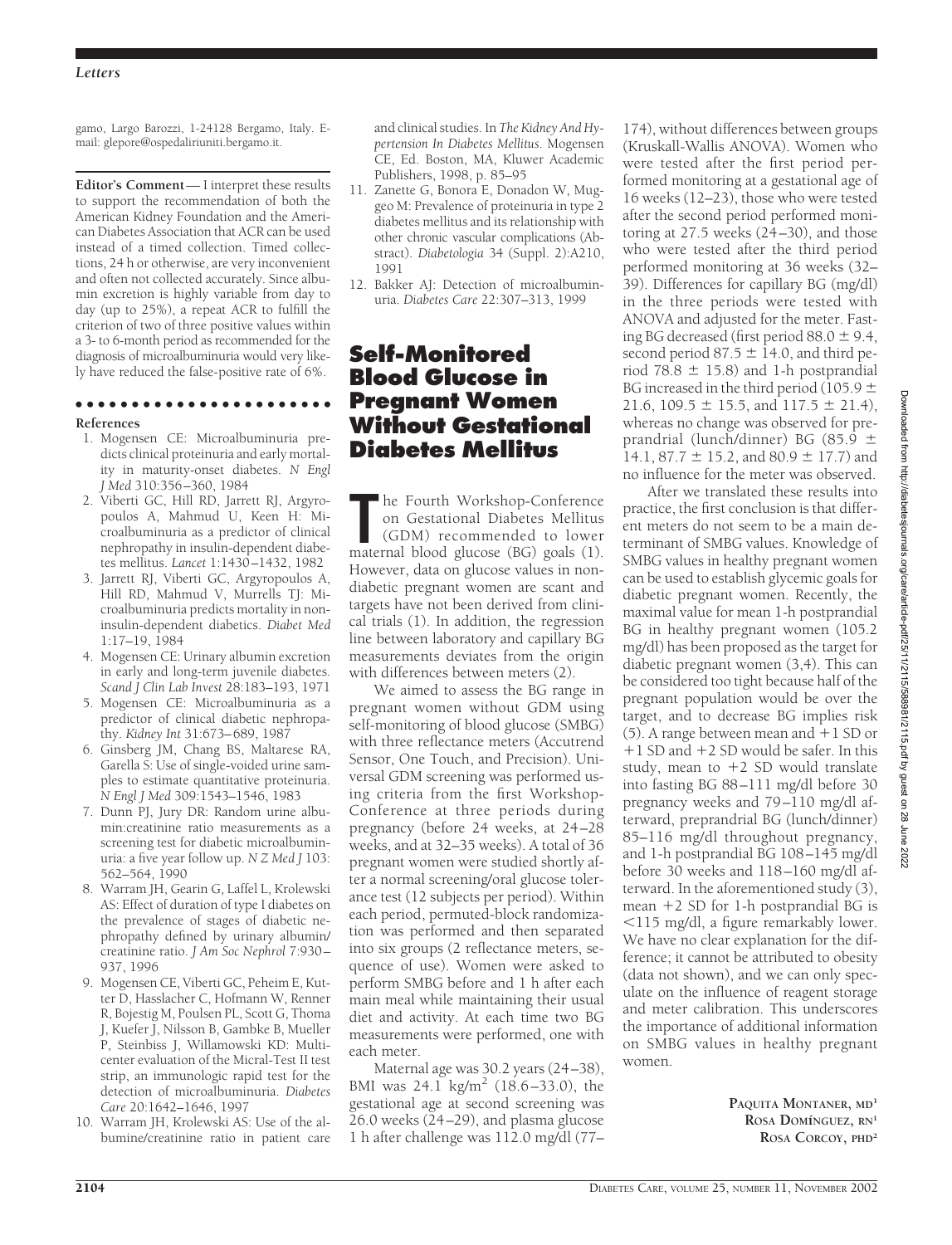From the <sup>1</sup>Department of Internal Medicine, Hospital Sant Joan de Déu, Martorell, Spain; and the <sup>2</sup>Department of Endocrinology and Nutrition, Hospital de Sant Pau, Barcelona, Spain.

Address correspondence to Paquita Montaner, Department of Internal Medicine, Hospital Sant Joan de Déu Avgda, Mancomunitats Comarcals 1-3, 08760 Martorell, Spain. E-mail: 12657fmb@ comb.es.

### ●●●●●●●●●●●●●●●●●●●●●●●

#### **References**

- 1. Metzger BE, Coustan DR: Summary and recommendations of the Fourth International Workshop-Conference on Gestational Diabetes Mellitus: the Organizing Committee. *Diabetes Care* 21 (Suppl: 2): B161–B167, 1998
- 2. Carr SR, Slocum J. Tefft L, Haydon B, Carpenter M: The precision of office-based blood glucose meters in screening for gestational diabetes. *Am J Obstet Gynecol* 173: 1267–1272, 1995
- 3. Parreti E, Mecacci F, Papini M, Carignani L: Third-trimester maternal glucose levels from diurnal profiles in nondiabetic pregnancies. *Diabetes Care* 24:1319–1323, 2001
- 4. Jovanovic L: What is so bad about a big baby? (Editorial) *Diabetes Care* 24:1317– 1318, 2001
- 5. Langer O, Levy J, Brustman L, Anyaegbunam A, Markatz R, Divon M: Glycemic control in gestational diabetes mellitus: how tight is tight enough: small for gestational age versus large for gestational age? *Am J Obstet Gynecol* 161:646–653, 1989

## **Pulmonary Mucormycosis in a Diabetic Patient with HIV**

n 1994, a 43-year-old woman was admitted to the hospital for acute lung infection and was subsequently diagnosed with HIV without any opportunisn 1994, a 43-year-old woman was admitted to the hospital for acute lung infection and was subsequently diagtic infection. One month before admission, she developed fever, asthenia, cough, and polyuro-polydipsic syndrome with a 10-kg weight loss. The chest X-ray was normal. Clinical assessment showed hyperthermia (38.4°C), permanent cough, hemoptysis, anterior chest pain, and crackles in the right upper field. The chest X-ray revealed a systematic opacity in the right upper lobe. A computed tomographic scan showed a voluminous cavitation (56  $\times$  64 mm) with a bronchus of drainage. The laboratory tests revealed type 2 diabetes (glycemia 28 mmol/l; se-

rum HCO3 22 mmol/l; anti-GAD antibodies  $0.51$  units/ml  $[<1]$ ; and C-peptide 2.3 ng/ml [0.9–4]). Her C-reactive protein level was 248 mg/l, and her blood cell count and electrolytes were in the normal range. Immunodeficiency was not severe (CD4 370/mm<sup>3</sup>) and her viral load was low (1,700 copies/ml). A bronchoscopy showed a diffuse mucosis thickening with congestion. Mycobacteriological culture from a transbronchial biopsy carried out a final diagnosis of mucormycosis. No other localization of mucormycosis was found.

Treatment involved systemic amphotericin B, surgical resection of the right upper lobe, and the strict glycemic control. One month later, the patient was afebrile and asymptomatic.

Mucormycosis is an opportunistic fungal infection commonly found in patients with neutropenia (immunosuppresive agents) and diabetes. Mucormycosis seldom occurs in AIDS patients, except in those with neutropenia or additional risk factors (1). Because of the aerobic nature of fungi, the rhinocerebral form is the most frequent (55%), followed by pulmonary localization (30%) (2). The disease is severe with vascular invasion, thrombosis, and necrosis. Diabetic subjects are predisposed to rhinocerebral location, whereas neutropenic subjects are susceptible to pulmonary or disseminated infections (3). Only 225 cases of pulmonary mucormycosis were reported, 56% of which were found in patients with diabetes (2). In neutropenic patients, the clinical presentation mimics pulmonary aspergillosis, a rapidly progressive pneumonia with diffuse infiltrates. Conversely, diabetic subjects develop a localized endobronchial form (4). In diabetic patients, the mechanisms of the disease involve the combined effects of hyperglycemia, ketosis, and acidosis. The fungistatic activity of serum is due to the transferrin, which reduces the free-iron available to the fungus for growth. Acidosis temporarily disrupts the ability of transferrin to bind iron. Since ketoreductase is available in the fungi, they can use ketone bodies in their metabolism (1). The mechanism is different in poorly controlled diabetes, owing to impaired chemotaxis and phagocytosis of neutrophils (1).

The diagnosis is difficult. The mucormycosis is usually fulminant and mostly discovered at autopsy (5). Overall mortality rate of pulmonary mucormycosis is  $\sim$ 80%, depending on underlying disease, delay to diagnosis, and extent of the lesion. Mortality is lower in surgical compared with medical treatment (11 vs. 68%) (2). Optimal therapy requires control of the underlying disease, surgical resection, and systemic antifungal therapy  $(1,2,4)$ .

In this particular case, diabetes was probably the underlying disease and the HIV status was an additional risk factor. Moreover, the HIV infection favored a misleading diagnosis such as opportunistic infection (tuberculosis, aspergillus, etc.) or neoplasia.

In conclusion, mucormycosis should be considered in nonimmunodeficient diabetic patients with acute lung disease with cavitation, because early diagnosis and aggressive management maximize the chances for cure.

> **MARIE-LAURE VIRALLY, MD<sup>1</sup> JEAN-PIERRE RIVELINE, MD<sup>1</sup> JEROME VIRALLY**, MD<sup>2</sup> **PIERRE CHEVOJON, MD<sup>3</sup> JEAN-FRANC¸ OIS REGNARD, MD<sup>4</sup> ABDERRAHMANE BELMEKKI, MD<sup>5</sup> ALAIN DEVIDAS, MD<sup>3</sup>**

From the <sup>1</sup>Department of Diabetology, Sud Francilien Hospital, Corbeil-Essonnes, France; the <sup>2</sup>Department of Lung Disease, R. Balanger Hospital, Aulnay sous-Bois, France; the <sup>3</sup>Division of Haematology, Sud Francilien Hospital, Corbeil-Essonnes, France; the <sup>4</sup>Department of Thoracic Surgery, Hotel-Dieu Hospital, Paris, France; and the <sup>5</sup>Department of Lung Disease, Sud Francilien Hospital, Corbeil-Essonnes, France.

Address correspondence to Virally Marie-Laure, Department of Diabetology, Sud-Francilien Hospital, 59 Boulevard Henri Dunant, 91 106 Corbeil-Essonnes, France. E-mail: marie.virally@wanadoo.fr.

### ●●●●●●●●●●●●●●●●●●●●●●●

#### **References**

- 1. Yeung CK, Cheng VC, Lie AK, Yuen KY: Invasive disease due to Mucorales: a case report and review of the literature (Review Article). *Hong Kong Med J* 7:180–188, 2001
- 2. Tedder M, Spratt JA, Anstadt MP, Hegde SS, Tedder SD, Lowe JE: Pulmonary mucormycosis: results of medical and surgical therapy (Review Article). *Ann Thorac Surg* 57:1044–1050, 1994
- 3. Mucormycosis (Review Article). *Ann Intern Med* 93:93–108, 1980
- 4. Bigby TD, Serota ML, Tierney LM Jr, Matthay MA: Clinical spectrum of pulmonary mucormycosis. *Chest* 89:435–439, 1986
- 5. Eucker J, Sezer O, Graf B, Possinger K: Mucormycosis. *Mycoses* 44:253–260, 2001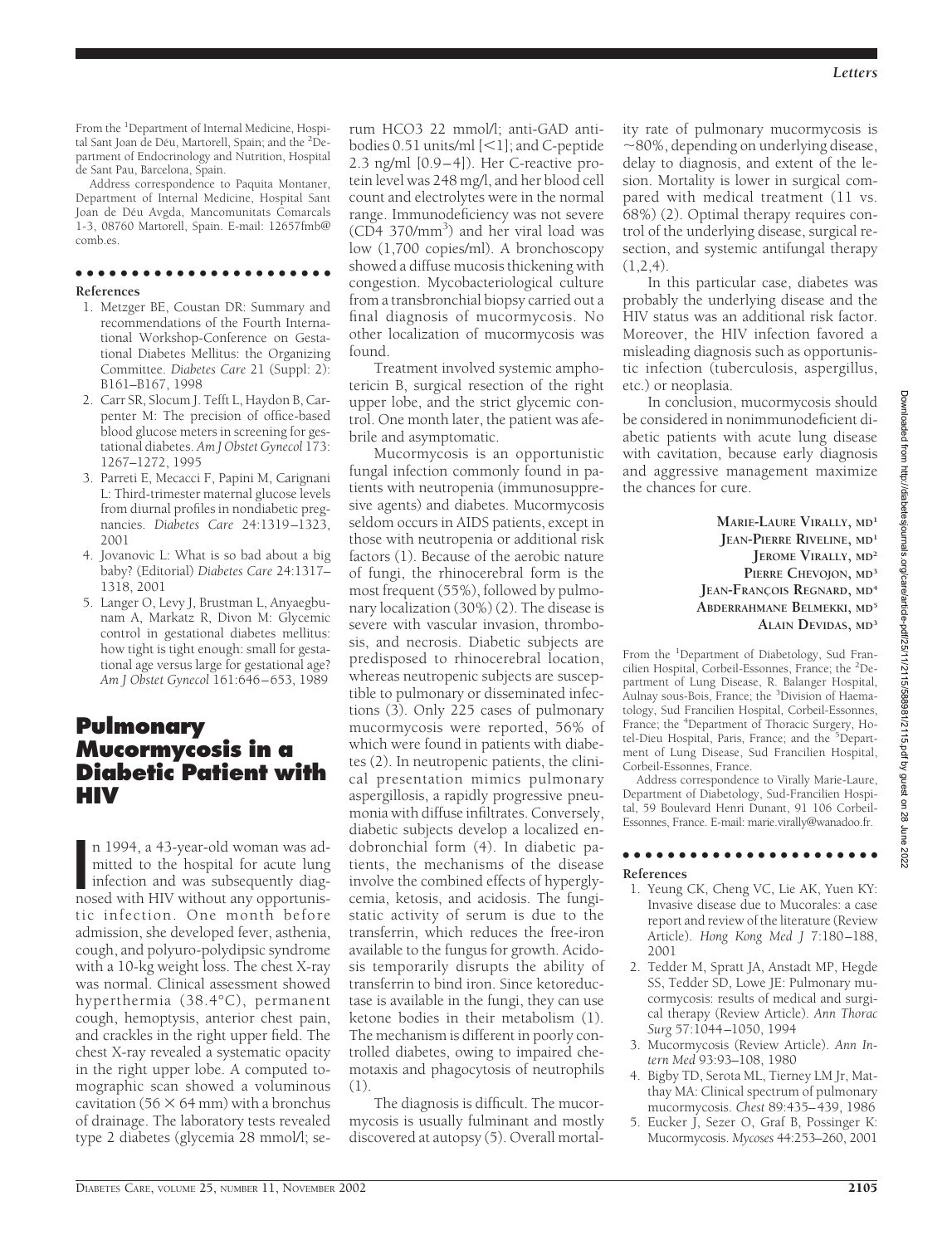# **A Mitochondrial Genotype Associated With the Development of Autoimmune-Related Type 1 Diabetes**

Strated to play an essential role in<br>the destruction of pancreatic<br>B-cells without infiltrating inflammatory strated to play an essential role in  $\beta$ -cells without infiltrating inflammatory cells in mice with type 1 diabetes (1). Recently, it was reported that a nucleotide substitution in mitochondrial DNA, a Cto-A transversion at nucleotide position 5178 within the NADH dehydrogenase subunit 2 gene, resulting in a Leu $\rightarrow$ Met substitution (Mt5178A), is related to longevity and that individuals with Mt5178C are more susceptible to adult-onset diseases than those with Mt5178A (2). Mt5178C/A genotype may influence oxidative damage to mitochondrial DNA. Myers et al. (3) recently reported that the specific inhibition of mitochondrial oxidative phosphorylation induced hyperexpression of GAD in pancreatic  $\beta$ -cells. Inhibitors of NADH-ubiquinone oxidoreductase (complex I) seemed to be particularly effective in increasing the expression of GAD. Therefore, we hypothesized that the Mt5178C genotype is related to type 1 diabetes, especially autoimmune-related diabetes.

A total of 385 patients with type 1 diabetes (154 males, 231 females; current mean age 30.7  $\pm$  5.5 years; onset age 14.4  $\pm$  6.8 years; mean  $\pm$  SD) diagnosed under the age of 30 were randomly recruited from outpatients attending the Diabetes Center at Tokyo Women's Medical University. The subjects were diagnosed with type 1 diabetes according to the guideline of the Expert Committee on the Diagnosis and Classification of Diabetes Mellitus (4). At the time of this study, all patients were ketosis-prone, and insulin treatment had been started immediately after the onset of type 1 diabetes. The

mean BMI was  $21.1 \pm 0.5$  kg/m<sup>2</sup>. The mean daily insulin dose was  $1.\overline{0}1 \pm 0.23$ IU  $\cdot$  kg<sup>-1</sup>  $\cdot$  day<sup>-1</sup>. A total of 469 healthy people (276 males, 193 females; current age  $35.4 \pm 6.4$  years) who had no abnormality in glucose or lipid metabolism served as control subjects. The Mt5178A/C genotype was analyzed by use of PCR and restriction fragment– length polymorphism with *Alu*I digestion (2).

The frequency of Mt5178C among patients with type 1 diabetes (264 of 385, 68.6%) was significantly higher than that among healthy control subjects (285 of 469, 60.8%) ( $P = 0.017$ ; odds ratio 1.409; 95% CI 1.060–1.871). This finding suggests that Mt5178C is associated with genetic susceptibility to type 1 diabetes. There was no association of Mt5178C with HLA-DR4, -DR9, -DQ3, or -DQ4 as representative HLA class II molecules in Japanese patients with type 1 diabetes (5).

Next, the relation of mitochondrial genotype to the presence of pancreatic -cell–specific autoantibodies was examined. Antibodies to GAD and to a receptor-type protein tyrosine phosphatase, designated IA-2, were assayed in a total of 180 subjects within 3 months after the onset of the disease. Sera within 2 weeks after the onset were tested for insulin autoantibody (IAA). The ratio of Cto-A was significantly higher in the patients who were positive for GAD antibody, IA-2 antibody, or IAA (Abs+) than in the patients who were negative for all three (Abs ) (Table 1).

Our present observation suggests that mitochondria with the Mt5178C genotype are susceptible to enhanced oxidative stress to pancreatic  $\beta$ -cells, resulting in activation of autoimmune mechanisms leading to the development of type 1 diabetes.

> **YASUKO UCHIGATA, MD, PHD<sup>1</sup> TAISUKE OKADA, MD1,2 J.-S. GONG, MD<sup>3</sup> YOSHIJI YAMADA, MD<sup>3</sup> YASUHIKO IWAMOTO, MD<sup>1</sup> MASSASHI TANAKA, MD<sup>3</sup>**

From the <sup>1</sup>Diabetes Center, Tokyo Women's Medical University School of Medicine, Tokyo, Japan; the 2 Department of Pediatrics, Kochi Medical School, Kochi, Japan; and the <sup>3</sup>Department of Gene Therapy, Gifu International Institute of Biotechonology, Gifu, Japan.

Address correspondence to Yasuko Uchigata, Diabetes Center, Tokyo Women's Medical University School of Medicine, 8-1 Kawada-cho, Shinjuku-ku, Tokyo 162-8666, Japan. E-mail: uchigata@dmc.twmu .ac.jp.

#### ●●●●●●●●●●●●●●●●●●●●●●●

### **References**

- 1. Takamura T, Kato I, Kimura N, Nakazawa T, Yonekura H, Takasawa S, Okamoto H: Transgenic mice overexpressing type 2 nitric-oxide synthase in pancreatic  $\beta$  cell develop insulin-dependent diabetes without insulitis. *J Biol Chem* 273:2493–2496, 1998
- 2. Tanaka M, Gong JS, Zhang J, Yoneda M, Yagi K: Mitochondrial genotype associated with longevity. *Lancet* 351:185–186, 1998
- 3. Myers MA, Georgiou HM, Byron S, Esposti MD: Inhibition of mitochondrial oxidative phosphorylation induces hyperexpression of glutamic acid decarboxylase in pancreatic islet cells. *Autoimmunity* 30: 43–50, 1999
- 4. Expert Committee on the Diagnosis and Classification of Diabetes Mellitus: Report of the Expert Committee on the Diagnosis and Classification of Diabetes Mellitus. *Diabetes Care* 20:1183–1197, 1997
- 5. Mizota M, Uchigata Y, Moriyama S, Tokunaga K, Matsunaga N, Miura J, Juji T, Omori Y: Age-dependent association of HLA-A24 in Japanese IDDM patients. *Diabetologia* 39:371–372, 1996

# **Cockcroft's Formula Underestimates Glomerular Filtration Rate in Diabetic Subjects Treated by Lipid-Lowering Drugs**

**D**iabetic subjects are often dyslipemic and have to be treated by fibrates or statins. These drugs must<br>be cautiously used (and sometimes withpemic and have to be treated by fibe cautiously used (and sometimes withdrawn) when chronic renal failure is present. Accurate evaluation of glomerular filtration rate (GFR) is thus of crucial importance in diabetic patients to detect early renal impairment. The Cockroft-Gault formula estimates glomerular func-

**Table 1—***Frequency of Mt5178C and Mt5178A in 180 patients who were tested for GAD and IA-2 antibodies and IAA*

|     | Abs $+$ | Abs $-$ | Odds ratio (95% CI) |        |
|-----|---------|---------|---------------------|--------|
| C:A | 94:42   | 20:24   | 2.686 (1.339–5.389) | 0.0046 |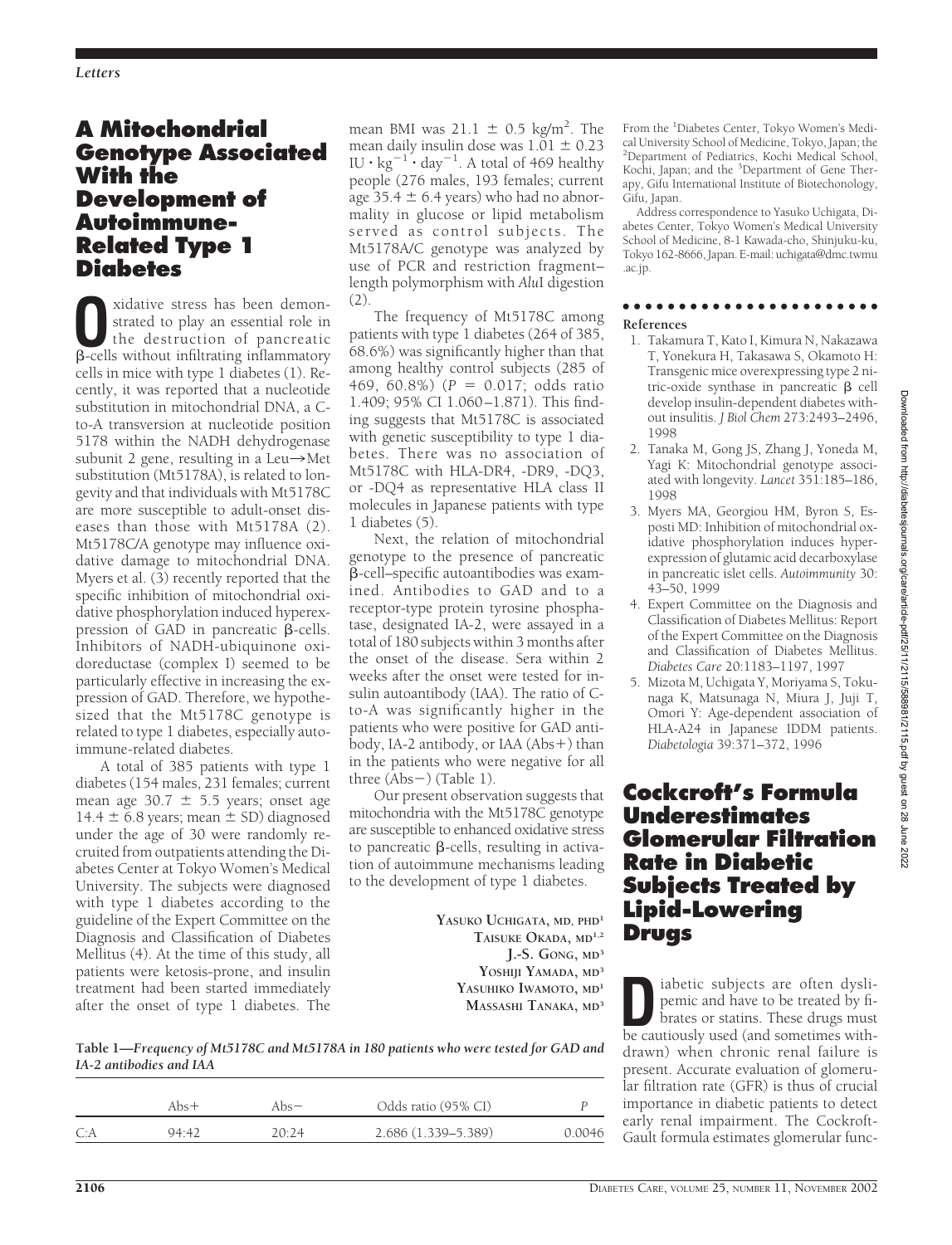tion as a function of age, body weight, and serum creatinine, and is recommended by the American Diabetes Association (1).

We evaluated the accuracy of Cockroft's formula (CF) for predicting GFR, by reference to  $51$ Cr-EDTA clearance, in 48 diabetic subjects without important renal failure (GFR  $>$  60 ml/min).

Diabetic subjects were divided into two groups: 22 were not treated by lipidlowering drugs (TTT ) and 26 were treated  $(TTT+; 22$  with statin, 4 with fibrates). Results of plasma creatinine, isotopic GFR, CF calculated clearance, and the percent underestimation of CF as compared with isotopic GFR were compared by nonparametric tests (Mann-Whitney *U* for unpaired and Wilcoxon signed rank for paired data). Number of underestimated  $\overline{(<}60$  ml/min) CF in both groups was compared by the  $\chi^2$  test. Results are expressed as mean  $\pm$  SD.

The two groups had similar BMI,  $(TTT - 26.8 \pm 3.5 \text{ kg/m}^2 \text{ vs.} TT +$ 28.7  $\pm$  5.3 kg/m<sup>2</sup>; NS) and HbA<sub>1c</sub> (TTT- $9.0 \pm 1.7$  vs. TTT $-+$ :  $9.3 \pm 1.2\%$ ; NS). Patients who were not treated were younger than treated patients (50.9  $\pm$ 15.9 vs.  $61.9 \pm 11.6$  years;  $P < 0.01$ ). Total, HDL, and LDL cholesterol did not significantly differ in the two groups. Triglycerides remained higher in treated patients (TTT –  $1.5 \pm 1.3$  g/l vs. TTT +  $2.2 \pm 1.5$  g/l;  $P < 0.01$ ). The degree of albuminuria was similar in the two groups (TTT  $- 168.9 \pm 187$  mg/24 h vs.  $TTT + 275.3 \pm 552$  mg/24 h; NS).

Despite the fact that treated patients were older than the patients who were not treated**,** isotopic GFR was only slightly lower in this group of patients (TTT 98.5  $\pm$  33.9 ml/mn vs. TTT- 102.3  $\pm$ 31.5 ml/mn; NS). Plasma creatinine was slightly higher in the treated group  $(TTT - 88 \pm 15 \mu$ mol/l vs. TTT + 95  $\pm$ 20  $\mu$ mol/l; NS). CF underestimated GFR in both nontreated (TTT  $-$  94.3  $\pm$  27 ml/ min,  $P < 0.01$  vs. isotopic GFR) and treated subjects (TTT +  $82.3 \pm 30.7$  ml/ min,  $P < 0.0005$  vs. isotopic GFR). However, the percent underestimation by CF was greater in treated (TTT $-$  -6.4  $\pm$  $1.7\%$ , TTT + -15.1  $\pm$  2%; *P* < 0.05). In the entire population the percent underestimation of GFR by CF was not correlated with age. Number of falsely renal insufficient subjects according to CF (CF  $<$  60 ml/min) was higher in treated subjects (TTT  $-3$  of 22  $= 13.6\%$ , TTT  $+8$  of  $26 = 30.7\%$ ;  $P < 0.05$ ).

CF is known to underestimate GFR at high values (2), but we find this was more pronounced in diabetic subjects treated with lipid-lowering drugs, despite the fact that their isotopic GFR was slightly lower. This underestimation was not associated with age. Indeed, the agreement between the true GFR and the estimated creatinine clearance depends on the former and should be closest when GFR is  $<$ 100 ml/ min (3), as found in the treated group. It does not depend on the age that is already included in CF. This underestimation may be due to the influence of these drugs on muscles (4) and muscular creatinine production, as already reported with fibrates (5). The use of CF may lead physicians to falsely consider one-third of treated diabetic subjects as renal insufficient and consequently erroneously reduce or withdraw lipid-lowering drugs, based on the proportion whose calculated GFR is falsely  $\leq 60$  ml/min. However, treatment of dyslipidemia is of crucial importance in patients with diabetic nephropathy. Indeed, lipid nephrotoxicity has been identified as a factor involved in the progression of renal injury (6).

**CAROLINE PERLEMOINE, MD<sup>1</sup> VINCENT RIGALLEAU, MD, PHD<sup>1</sup> LAURENCE BAILLET, MD<sup>1</sup> NICOLE BARTHE, MD<sup>2</sup> MARIE-CHRISTINE DELMAS-BEAUVIEUX, PD<sup>3</sup> CATHERINE LASSEUR, MD<sup>4</sup> HENRI GIN, MD, PHD<sup>1</sup>**

From the <sup>1</sup>Haut-Leveque Hospital, Nutrition-Diabetologie, Pessac, France; the <sup>2</sup>Hospital Pellegrin, Médecine Nucléaire, Bordeaux, France; the<br><sup>3</sup>Haut-Leveque Hospital, Laboratoire de biochimie, Pessac, France; and the <sup>4</sup>Hospital Pellegrin, Néphrologie, Bordeaux, France.

Address correspondence to Caroline Perlemoine, Nutrition-Diabetologia, Service du Pr GIN, Hopital Haut Levesque, 33 600 Pessac, France. E-mail: caroline.perlemoine@wanadoo.fr.

#### ●●●●●●●●●●●●●●●●●●●●●●●

#### **References**

- 1. American Diabetes Association: Standards of medical care for patients with diabetes mellitus (Position Statement). *Diabetes Care* 24 (Suppl. 1):S33–S43, 2001
- 2. McElduff A, Shuter B, Cooper R, Davies L, Fulcher G, Hoschl R, Wilmshurst E: Measuring renal function in patients with diabetes mellitus. *J Diabetes Complications* 11:225–229, 1997
- 3. Sampson MJ, Drury PL: Accurate estimation of glomerular filtration rate in diabetic nephropathy from age, body weight,

and serum creatinine. *Diabetes Care* 15: 609–612, 1992

- 4. Hodel C: Myopathy and rhabdomyolysis with lipid-lowering drugs. *Toxicol Lett* 128:159–168, 2002
- 5. Hottelart C, el Esper N, Achard JM, Pruna A, Fournier A: Fenofibrate increases blood creatinine, but does not change the glomerular filtration rate in patients with mild renal insufficiency (French). Néph*rologie* 20:41–44, 1999
- 6. Gin H, Rigalleau V, Aparicio M: Lipids, protein intake, and diabetic nephropathy. *Diabet Metab* 26:45–53, 2000

# **The Prevalence of Hypertension and Utilization of Antihypertensive Therapy in a District Diabetes Population**

**H** ypertension and antihypertensive treatment (AHT) impact on diabetes vascular outcomes and systolic blood pressure (SBP) probably confers a greater risk than diastolic blood pressure (1,2). Recent guidelines promote low intervention thresholds and target blood pressures  $(<130 - 140/80 - 85$  mmHg) without considering the impact on clinical service provision (3,4). Using SBP targets, we describe hypertension prevalence, AHT utilization, and efficacy in a large district diabetes population.

We studied 6,485 of 7,123 registered adults  $(\geq 18$  years) who had complete SBP and AHT data. Only 4,987 (76%) had complete data within 18 months. The subject ( $n = 6,485$ ) characteristics were age 60  $\pm$  15 years (mean  $\pm$  SD); BMI  $29 \pm 8$  kg/m<sup>2</sup>; 3,584 (55%) males; 5,115 (79%) type 2 diabetic subjects; 4,242 (65%) Caucasians; 1,259 (20%) Asians; and 546 (8%) Afro-Caribbean subjects. Blood pressure was measured by trained nurses (DinamapXL automated monitor; Johnson and Johnson Medical, Arlington, TX) with readings taken while the patient was sitting, from the right arm, and after a 5-min rest.

The mean SBP was  $149 \pm 24$  mmHg. Hypertension prevalence (SBP  $\geq$ 140 mmHg and/or AHT use) was 74% (4,788). Overall (Table 1), 2,252 subjects (35%) were untreated, 1,949 (30%) were suboptimally treated, 587 (9%) were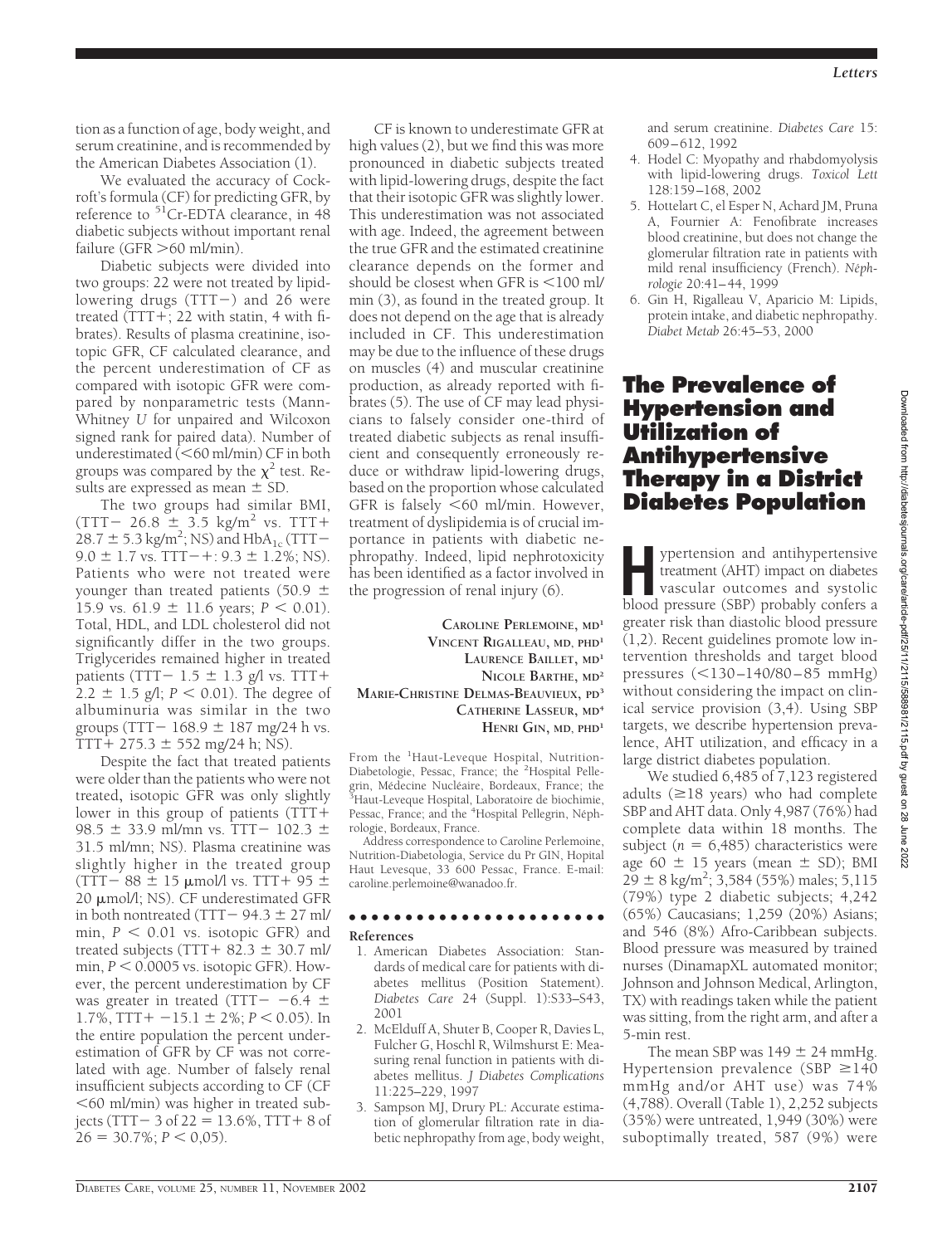### *Letters*

| AHT   | $SBP$ (mmHg)     |                       |                       |                           |  |  |
|-------|------------------|-----------------------|-----------------------|---------------------------|--|--|
|       | < 140            | 140–160               | >160                  | Total                     |  |  |
| Yes   | 587 (9)          | 880 (14)              | 1,069(16)             | 2,536(39)                 |  |  |
|       | Well treated     | Suboptimally treated  | Poorly treated        | Labelled hypertensive     |  |  |
| No    | 1,697(26)        | 1,295(20)             | 957(15)               | 3,949(61)                 |  |  |
|       | Not hypertensive | Possibly hypertensive | Probably hypertensive | Not labelled hypertensive |  |  |
| Total | 2,284(35)        | 2,175(34)             | 2,026(31)             | 6,485(100)                |  |  |

**Table 1—***Utilisation and impact of AHT on attained SBP in a whole district diabetes population*

Data are *n* (%).

treated to target  $SBP < 140$  mmHg, and only 285 (4%) attained a target of  $\leq$ 130 mmHg. Using 160 mmHg as the definition and treatment target, 54% were hypertensive (3,493 of 6,485), of whom 957 were untreated and 1,069 were suboptimally treated (i.e., overall, 31% had SBP  $>160$  mmHg).

Our hypertension prevalence (74%), low treatment rates (2,536 of 4,788, 53%), and poor control rates (587 of 4,788, 12%) at SBP of 140 mmHg compare directly with another U.K. study (5). These data clearly imply a huge workload for resource-constrained services. The obligation to improve access, equity, and systematic health care will increase this workload. Priority setting may deprive some people of potential but small benefits. However, concepts of rationing and prioritization to maximize gains and improve the efficiency of delivery of health care overall (6) must consider the curvilinear relationship between SBP and vascular risk. High-risk groups may be defined by understanding event rates for all vascular/diabetes complications at different SBP thresholds (1) (40.4, 51.3, and 76.2 per 1,000 person-years at  $130, 140,$  and  $>160$  mmHg, respectively). Our data strongly suggest that service providers must embrace these questions, and a necessary debate should ensue regarding the need for pragmatic intervention targets and how best to achieve them.

### **VARADARAJAN BASKAR, MRCP DESIKAN KAMALAKANNAN, MRCP MARTIN R. HOLLAND, PHD BALDEV M. SINGH, FRCP**

From the Wolverhampton Diabetes Centre, New Cross Hospital, Wolverhampton, U.K.

Address correspondence to Dr. V. Baskar, Clinical Lecturer in Diabetic Medicine, Wolverhampton Diabetes Centre, New Cross Hospital, Wolverhampton, WV10 0QP, U.K. E-mail: baskar@doctors.org. uk.

### ●●●●●●●●●●●●●●●●●●●●●●●

#### **References**

- 1. Adler AI, Stratton IM, Neil HA, Yudkin JS, Matthews DR, Cull CA, Wright AD, Turner RC, Holman RR: Association of systolic blood pressure with macrovascular and microvascular complications of type 2 diabetes (UKPDS 36): prospective observational study. *BMJ* 321:412–419, 2000
- 2. Stamler J, Stamler R, Neaton J: Blood pressure, systolic and diastolic, and cardiovascular risk: US population data. *Arch Intern Med* 153:598–615, 1993
- 3. The sixth report of the Joint National Committee on Prevention, Detection, Evaluation, and Treatment of High Blood Pressure. *Arch Intern Med* 157:2413– 2446, 1997
- 4. 1999 World Health Organization-International Society of Hypertension Guidelines for the Management of Hypertension. Guidelines Subcommittee. *J Hypertens* 17: 151–183, 1999
- 5. Woodward A, Groves T, Wallymahamed M, Wilding JP, Gill GV: Attaining UKPDS targets in type 2 diabetes: failures and difficulties. *Practical Diabetes International* 18:307–310, 2001
- 6. New B: The rationing agenda in the NHS: Rationing Agenda Group. *BMJ* 312:1593– 1601, 1996

# **A Case of Recurrent and Fatal Hypothermia in a Man with Diabetic Neuropathy**

**S**evere hypothermia most commonly results from accidental exposure to environmental cold temperatures. However, numerous medical conditions can contribute to or even cause hypothermia, including those that increase bodily heat loss (e.g., exfoliative dermatitis), those associated with deficient heat pro-

duction (e.g., hypothyroidism, liver failure, and malnutrition), and those causing abnormal thermoregulation (e.g., spinal chord injury and sepsis syndrome). Hypothermia in diabetic patients is well described, particularly in association with hypoglycemic episodes (1) and diabetic ketoacidosis (2). Hospital admissions for hypothermia are more frequent among patients with diabetes than among the general patient population (3). Diabetic patients with neuropathy may be at risk for clinical hypothermia because of impairment of physiologic thermoregulatory mechanisms. We report a case of recurrent and fatal hypothermia in a man with diabetes and neuropathy.

P.V., a 40-year-old man with insulintreated diabetes, was admitted to the intensive care unit of our hospital in January 2001 with hypothermia (rectal temperature 31.5°C) and coma. The patient was found by his wife early on the morning of admission to be cold and unresponsive. The patient had been discharged from our hospital only 1 week prior, and he was known to have diabetes, renal insufficiency, and lower-extremity neuropathy with reduced sensation and deep tendon reflexes*.* The medical record notes that the patient was also hypothermic (temperature 33.9°C) upon presentation for his prior admission. In the emergency department, his blood pressure was 78/48 mmHg, and his heart rate was 43 bpm and regular. The patient had no focal neurological deficit and a computed tomography scan of his head revealed old lacunar infarct. There was no leukocytosis or gap-acidosis, and his blood area nitrogen, creatinine, and glucose were 16 mmol/l, 504  $\mu$ mol/l, and 6.9 mmol/l, respectively. The patient was given warmed intravenous fluids and blankets, but had an episode of ventricular tachycardia requiring defibrillation. The patient was moved to intensive care where he quickly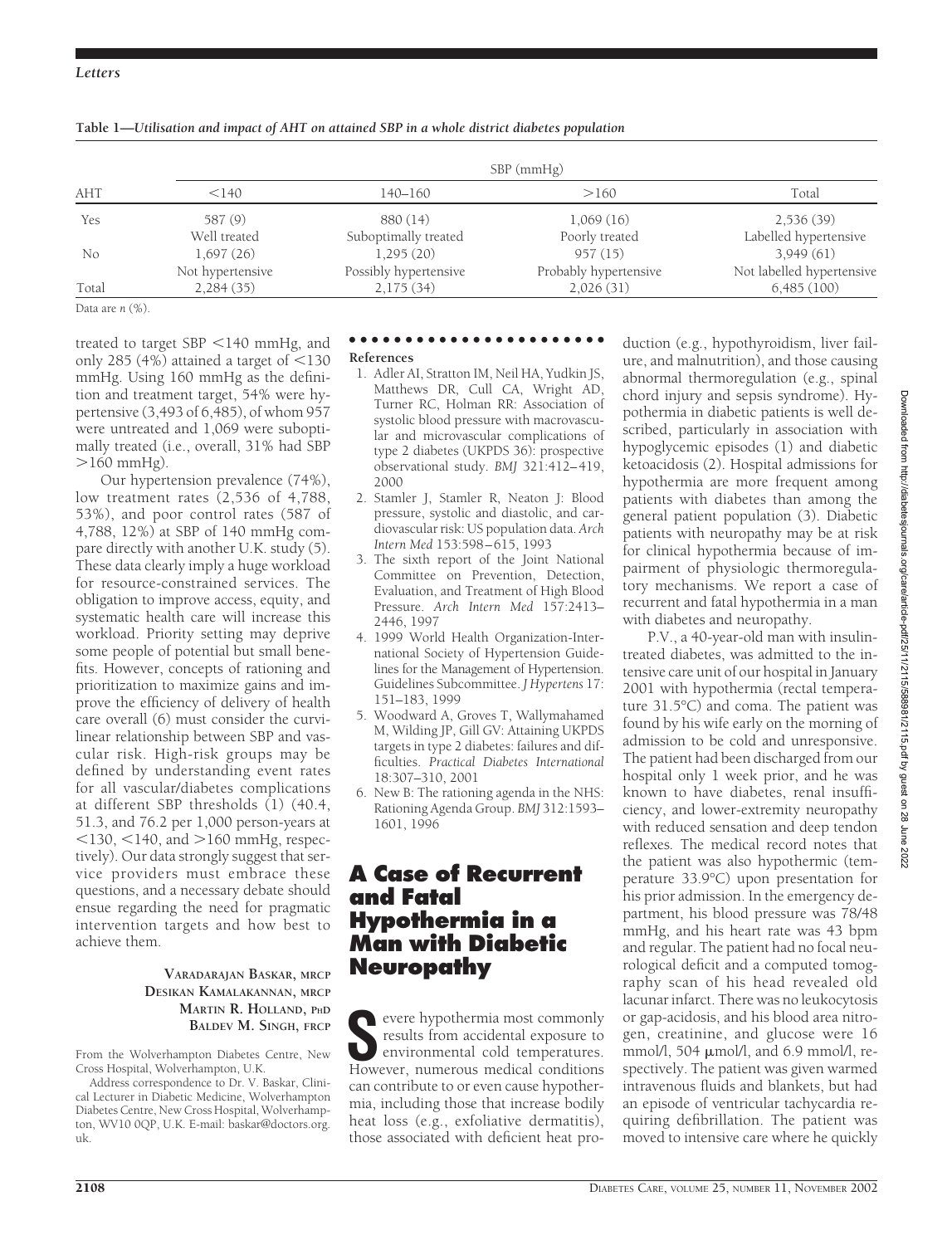recovered and returned to his baseline level of health. The patient's thyroid function and cortisol response to stimulation were both normal. The chest radiograph showed no infiltrate, and blood cultures and HIV antibody were negative. He had no further episodes of hypothermia or arrhythmia, and he was discharged from the hospital. In February 2001, we received notification that the patient had expired at a local hospital after again being found by his wife to be unresponsive and cold. The medical record notes that the patient's temperature was 33.9°C upon his arrival to the other facility, where he was resuscitated but subsequently expired of cardiac arrest.

Diabetic patients with autonomic neuropathy may be predisposed to hypothermia by alteration of normal thermoregulatory mechanisms. Peripheral arterial vasomotion as measured with laser Doppler is impaired in diabetic patients with autonomic neuropathy (4), and these patients are at increased risk for intraoperative hypothermia (5). When exposed to external cooling, diabetic patients with autonomic neuropathy demonstrate impaired peripheral vasoconstriction and do not transiently increase their core temperature like nondiabetic patients (6). This case of recurrent and fatal hypothermia was due to the impairment of thermoregulatory mechanisms associated with diabetes and autonomic neuropathy. It is important to counsel diabetic patients, especially those who are elderly and have neuropathy, to guard against accidental cold exposure. Tests of autonomic function (e.g., heart rate variability testing) may identify diabetic patients at increased risk for hypothermia.

#### **GEOFFREY D. APPLEBAUM, MD BRIAN KIM, MD**

From the Department of Medicine, University of California Los Angeles, Los Angeles, California.

Address correspondence to Geoffrey D. Applebaum, Department of Medicine, Olive View–UCLA Medical Center, 14445 Olive View Dr., Sylmar, CA 91342. E-mail: gappleba@earthlink.net.

### ●●●●●●●●●●●●●●●●●●●●●●●

#### **References**

- 1. Field JB: Hypoglycemia. Definition, clinical presentations, classification, and laboratory tests. *Endocrinol Metab Clin North Am* 18:27–43, 1989
- 2. Guerin JM, Meyer P, Segrestaa JM: Hypothermia in diabetic ketoacidosis. *Diabetes Care* 10:801–802, 1987
- 3. Neil HAW, Dawson JA, Baker JE: Risk of hypothermia in elderly patients with diabetes. *Br Med J* 293:416–418, 1986
- 4. Stansberry KB, Shapiro SA, Hill MA, Mc-Nitt PM, Meyer MD, Vinik AI: Impaired peripheral vasomotion in diabetes. *Diabetes Care* 19:715–721, 1996
- 5. Kitamura A, Hoshino T, Kon T, Ogawa R: Patients with diabetic neuropathy are at risk of a greater intraoperative reduction in core temperature. *Anesthesiology* 92: 1311–1318, 2000
- 6. Scott AR, MacDonald IA, Bennett T, Tattersall RB: Abnormal thermoregulation in diabetic autonomic neuropathy. *Diabetes* 37:961–968, 1988

## **Incidence and Costs of Severe Hypoglycemia**

ypoglycemia is a significant cause of<br>morbidity and mortality and is the<br>limiting factor in the successful<br>metabolic control of diabetes Severe hymorbidity and mortality and is the limiting factor in the successful metabolic control of diabetes. Severe hypoglycemic episodes can be lifethreatening and are particularly feared by diabetic patients and their relatives.

In a prospective population-based study with sensitive screening for hypoglycemia, we determined the incidence and direct medical costs of severe hypoglycemia (SH) in a nonselected German population with 200,000 inhabitants (Detmold, East Westphalia) between 1997 and 2000. SH was defined as a symptomatic event requiring intravenous glucose or glucagon injection and was confirmed by a blood glucose measurement. To also detect atypical manifestations of SH, an initial blood glucose test from venous whole blood was performed in all 30,768 patients presenting to the medical emergency department of the region's central hospital and in 6,631 (85%) of all 7,804 patients attended by the emergency medical service in the region. The diabetes prevalence in Germany on the basis of pooled epidemiological data is 5%. Of these, 90% have type 2 diabetes, while 6% have type 1 diabetes (1). Therefore, in the investigated region with a population of 200,000 there will have been  $\sim$ 9,000 type 2 and 600 type 1 diabetic patients. During the 4-year period, 264 cases of SH (blood glucose 33  $\pm$  17 mg/dl [SD]) were registered, comprising 14 (5%) cases of spontaneous hypoglycemia, 92 (35%) cases in type 1, 146 (56%) in type 2, and 10 (4%) in nonclassified insulin-treated diabetic patients. This corresponds to a rate of SH of 3.8/100 patients/year in type 1 diabetic patients and 0.4/100 patients/year in type 2 diabetic patients. These figures do not include the nonclassified insulin-treated diabetic patients. SH in type 1 diabetic patients was probably underreported because in some cases appropriately trained family members or carers would have been able to effectively treat SH by administration of glucagon without calling a doctor. Whereas 60% (55 of 92) of hypoglycemic patients with type 1 diabetes were treated only at the scene of the emergency by an emergency physician or in the hospital emergency department, hospitalization of patients with type 2 diabetes was usually unavoidable (95% [ 141 of 148]). Factors that contributed to inpatient treatment were poor general condition, concomitant disease requiring treatment, fractures and injuries sustained in connection with the hypoglycemia, and the need for monitoring in the 70 patients with sulfonylurea-induced hypoglycemia. Due to advanced age  $(76 \pm 12 \text{ vs. } 44 \pm 17 \text{ years}; P < 0.0001)$ and comorbidity (comedication  $3.6 \pm 2.6$ vs.  $1.0 \pm 2.1$  drugs;  $P < 0.0001$ ), hypoglycemic individuals with type 2 diabetes spent considerably more time in hospital than type 1 diabetic patients  $(9.5 \pm 10.6)$ vs.  $2.3 \pm 5.3$  days;  $P < 0.0001$ ). The total annual costs of SH including ambulance attendance (\$391 per item), treatment by emergency physicians (\$115 per item), hospitalization (\$220 per day), and outpatient treatment (\$22 per item) amounted to \$44,338/100,000 inhabitants in type 2 diabetic patients and \$8,129/100,000 inhabitants in type 1 diabetic patients.

SH is a common, cost-intensive complication of diabetes. Due to the high prevalence of type 2 diabetes there was a greater total number of events in type 2 than in type 1 diabetic patients. We believe that the medical and socioeconomic significance of SH in this specific group has been underestimated.

#### **ANDREAS HOLSTEIN, MD ARMIN PLASCHKE, MD EICK-HARTWIG EGBERTS, MD**

From the First Department of Medicine, Klinikum Lippe, Detmold, Germany.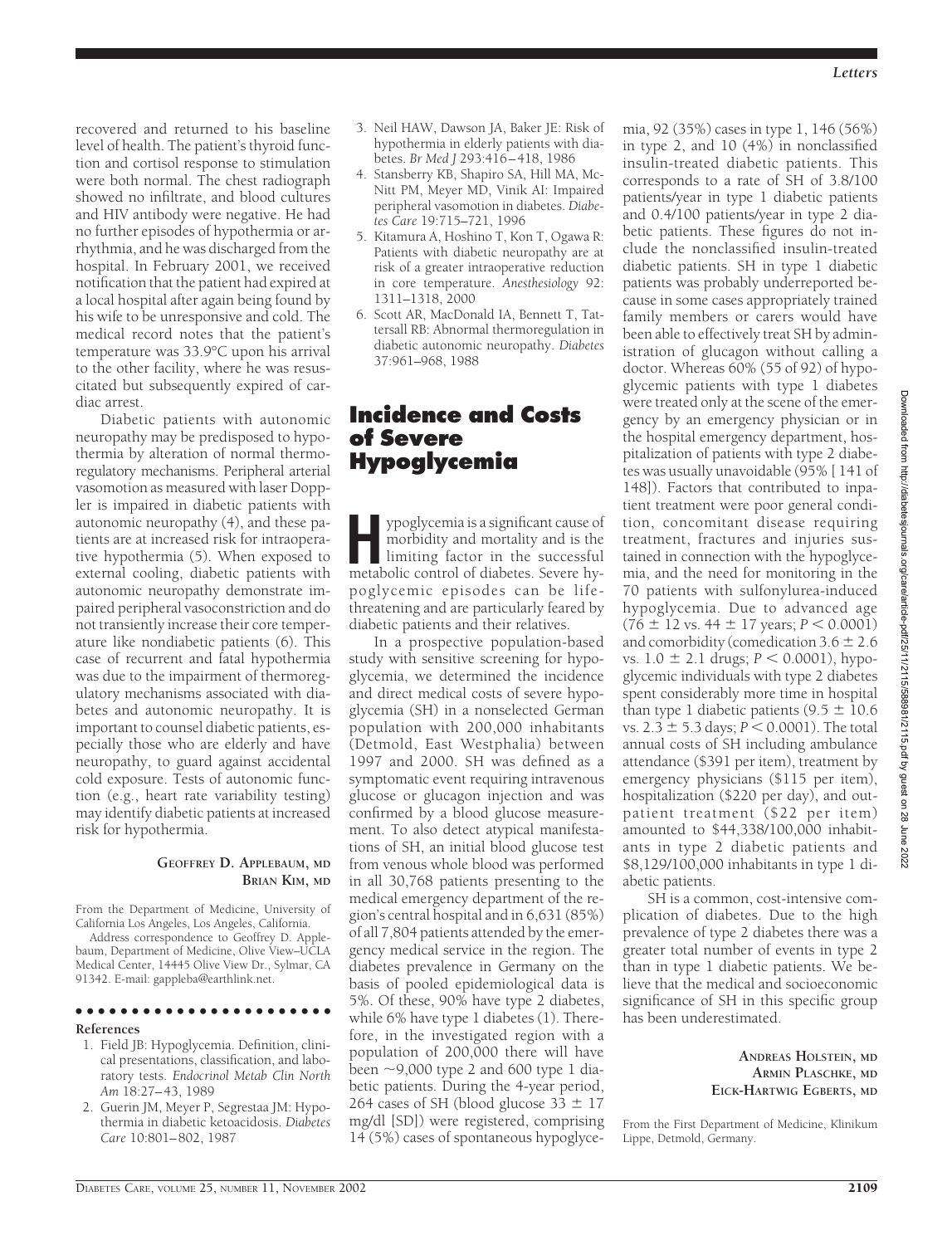Address correspondence to Andreas Holstein, MD, First Department of Medicine, Klinikum Lippe, Röntgenstr. 18, D-32756 Detmold, Germany. Email: andreas.holstein@t-online.de.

●●●●●●●●●●●●●●●●●●●●●●● **References**

1. Hauner H: Occurrence of diabetes mellitus in Germany (Review Article) (German). *Dtsch Med Wochenschr* 123:777– 782, 1998

## **Psychological Impact of Changing the Scale of Reported HbA1c Results Affects Metabolic Control**

**Here** is the monitoring of long-term complications in type 1 and type 2 dia-<br>betes. However, in spite of the wide the monitoring of long-term combetes. However, in spite of the wide international use of  $HbA_{1c}$ , there has been a substantial lack of harmonization among methods (1). Both the Diabetes Control and Complications Trial (DCCT) (2) and the U.K. Prospective Diabetes Study (UKPDS) (3) used the same method for analysis of  $HbA_{1c}$  and, with the help of the National Glycohemoglobin Standardization Program (NGSP), many  $HbA_{1c}$  methods have been standardized to the results reported in these landmark trials (4). Pure reference material and reference methods for  $HbA_{1c}$  have been under development for many years by the International Fed-

eration of Clinical Chemistry (IFCC) (5) and are now in the final stages (6).

From a clinical point of view, it is essential that  $HbA_{1c}$  test results can be traced to the DCCT/UKPDS results where the relationships to risk for vascular complications have been established. Several experts have recommended that  $HbA_{1c}$ should be reported in "DCCT-equivalent" percentage units (7,8) in order to avoid the confusion of adding another scale of numbers.

We evaluated the effect on a diabetic patient population of raising the reference scale up to the DCCT level in 1992 and then down to the Swedish national standard in 1997.

All patients at our center who had acquired diabetes at least 3 years before the change in 1997 and who had follow-up  $HbA_{1c}$  readings for at least 2 years after the change were included in this study. We retrospectively collected chart data from 49 children and adolescents born between 1971 and 1989 who had their diabetes onset between September 1984 and October 1994. All participating patients have used intensive insulin therapy with four to six multiple daily injections since 1987.  $HbA_{1c}$  results within 2 years of diabetes onset were not included to remove any influence of the remission phase. Before 1992, our samples were sent to the local laboratory that used a Mono S HPLC method (Pharmacia, Sweden) with a normal range of 3.0–4.6%

(9). In 1992 we began using the DCA 2000 (Bayer Corporation) for  $HbA_{1c}$  measurements (normal range 4.1–5.7%) (10), which is calibrated to be traceable to the DCCT reference. The relationship between the Mono S and DCA 2000 numbers was as follows at that time: (Mono  $S = DCA \times 0.869 - 0.34$ ). In 1997 the calibration of our DCA 2000 was adjusted to be aligned with the Swedish national standard (normal range with DCA 2000 3.1–4.6%); the relationship to the original DCA 2000 results was follows: (Mono  $S = DCA \times 0.973 - 0.908$ .

A seasonal effect with higher  $HbA_{1c}$ toward the end of the year can be seen (Fig. 1), as described earlier (11). After switching methods in 1992, patients received results that were 1.4% higher (mean of 24 paired samples) due to the change in calibration. However, after  $\sim$ 9–12 months, the mean HbA<sub>1c</sub> level had decreased  $\sim$  0.5% from the expected level, i.e., patients' glycemic control had actually improved. In 1997 when the national Swedish standard was introduced (12), the calibration of our DCA 2000 analyzer was adjusted to a level  $\sim$ 1.1% lower. Although  $HbA_{1c}$  results first decreased beyond the level expected based on the calibration change, several months later, patients'  $HbA_{1c}$  results increased, i.e., patients' glycemic control had actually deteriorated.

Why does the glycemic control of this population change 9–12 months after a



Figure 1—*HbA1c in percentage numbers as patients have seen them. The dashed lines indicate the expected change in HbA1c due to the change in reference level (1.4 and 1.1% difference) in 1992 and 1997. Bars indicate SE. N refers to number of patients.*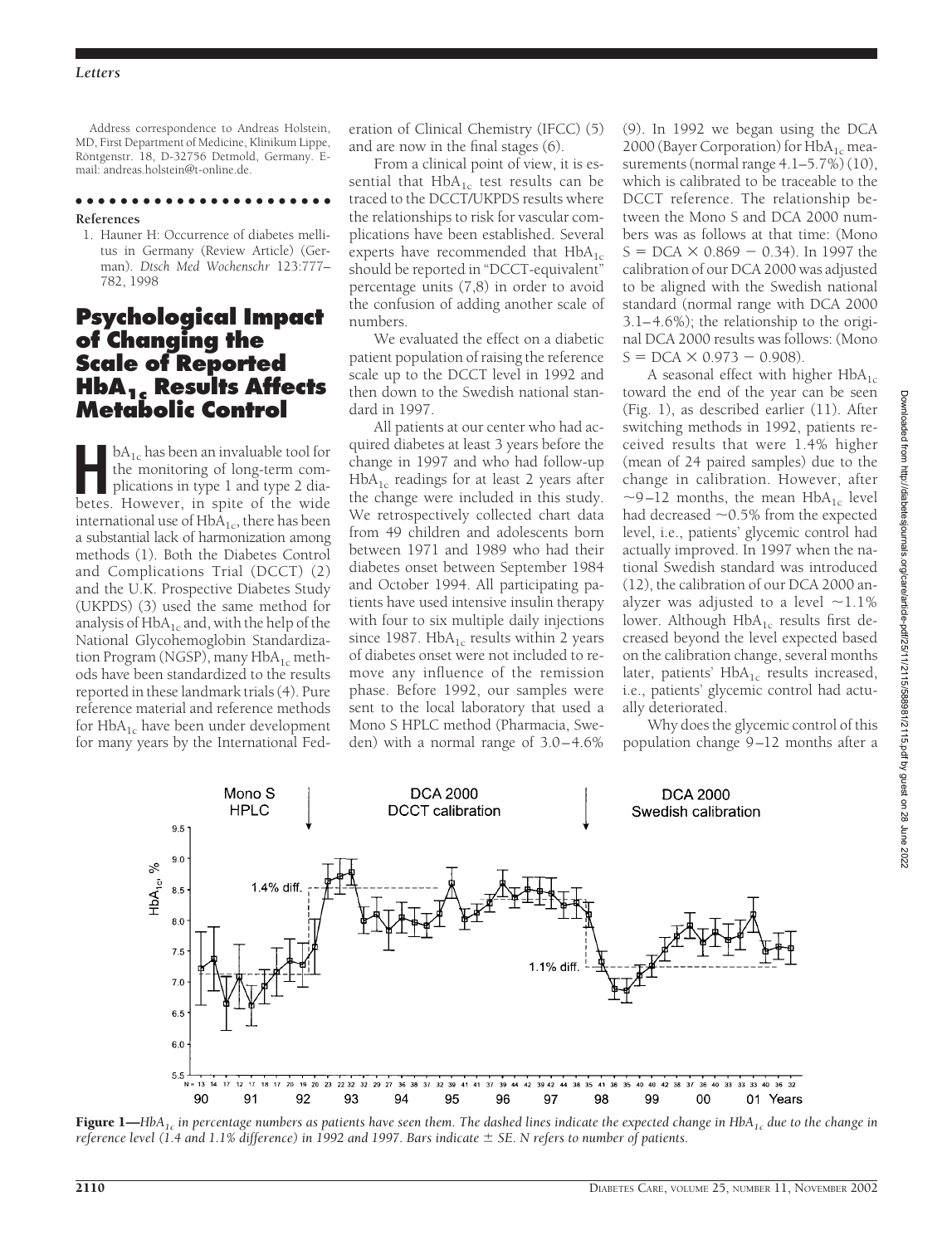change in  $HbA_{1c}$  calibration? It seems as if persons and families with diabetes were aiming at a certain level of  $HbA_{1c}$  that had been rather stable throughout the years (13). When the numbers changed, we emphasized this to our patients, educating them as to which levels the new values referred. However, in spite of repeated information on this, the  $HbA_{1c}$  levels drifted back toward the previous level by  $\sim$  0.5% on both occasions. This suggests that the psychological impact of the absolute numbers is very high when small changes are made to the patients' reference levels. Two to three years after the change in reference level, the average level in the population stabilized close to the expected original level, indicating psychological acceptance of the new  $HbA_{1c}$  scale (patients diagnosed after the  $HbA_{1c}$  change will not be affected by older reference levels). Other factors that may have influenced these changes in  $HbA_{1c}$  include the introduction of rapid-acting insulin analogs in 1996, long-acting analogs in 2001, and a slight  $(0.1-0.2\% \text{ HbA}_{1c})$  change in calibration of the DCA 2000 analyzed in 1998.

The new international calibrator will be an important step for global harmonization of  $HbA_{1c}$ . However, the major question is if we should change the numbers that are presented to our patients with diabetes or just the reference for laboratory calibration (14,15). The new IFCC international calibration was initially thought to be at  $\sim$ 1% below the DCCT level, but after further work, the level is now  $\sim$ 1.5–2% lower than DCCT and 0.5–1% lower than the present Swedish level (16). Our data indicate that if we were to introduce this lower level to patients, there is a considerable risk of a deterioration in metabolic control of the magnitude of 0.5% for at least 2–3 years. Approximately one thousand  $HbA<sub>1</sub>$ months were needed (on average) for advanced complications to develop in a study on childhood-onset diabetes (17). The above-mentioned change in  $HbA_{1c}$  is equivalent to  $\sim$ 15 HbA<sub>1c</sub> months in one individual, perhaps a small figure in terms of the number of  $A_{1c}$  months needed for advanced complications. However, in the DCCT, a 10% reduction in  $HbA_{1c}$  (e.g., from 7.0 to 6.3%  $HbA_{1c}$ ) was associated with a 39% reduction in risk for retinopathy (18). Thus, it is likely that the increase of  $0.5\%$  HbA<sub>1c</sub> observed in our

patient population indicates a clinically significant increased risk for development and/or progression of diabetic complications, causing both a substantial burden for the individual patient and a considerable additional cost for the health care system.

In conclusion, these data show a positive effect on the metabolic control in our patients when the  $HbA_{1c}$  reference level was adjusted up to the higher DCCT level. On the contrary, a considerable deterioration of metabolic control was induced when patients were presented with  $HbA_{1c}$ results on a lower scale, as would happen if the new IFCC number scale would be used to report  $HbA_{1c}$  results to patients.

### **RAGNAR HANAS, MD, PHD**

From the Department of Pediatrics, Uddevalla Hospital, Uddevalla, Sweden.

Address correspondence to Ragnar Hanas, MD, PhD, Department of Pediatrics, Uddevalla Hospital, S-451 80 Sweden. E-mail: ragnar.hanas@bll.se.

### ●●●●●●●●●●●●●●●●●●●●●●●

**References**

- 1. Kullberg CE, Bergström A, Dinesen B, Larsson L, Little RR, Goldstein DE, Arnqvist HJ: Comparisons of studies on diabetic complications hampered by differences in GHb measurements. *Diabetes Care* 7:726–729, 1996
- 2. The DCCT Research Group: The effect of intensive treatment of diabetes on the development and progression of long-term complications in insulin-dependent diabetes mellitus.*N Engl J Med* 329:977–986, 1993
- 3. UK Prospective Diabetes Study (UKPDS) Group: Intensive blood-glucose control with sulphonylureas or insulin compared with conventional treatment and risk of complications in patients with type 2 diabetes (UKPDS 33). *Lancet* 352:837–853, 1998
- 4. Little RR, Rohlfing CL, Wiedmeyer HM, Myers GL, Sacks DB, Goldstein DE: The national glycohemoglobin standardization program: a five-year progress report. *Clin Chem* 47:1985–1992, 2001
- 5. Hoelzel W, Miedema K: Development of a reference system for the international standardization of HbA1c/glycohemoglobin determinations. *J Internat Fed Clin Chem* 9:62–67, 1996
- 6. Jeppsson JO, Kobold U, Barr J, Finke A, Hoelzel W, Hoshino T, Miedema K, Mosca A, Mauri P, Paroni R, et al: Approved IFCC reference method for the measurement of HbA1c in human blood. *Clin Chem Lab Med* 40:78–89, 2002
- 7. Colman PG, Goodall GI, Garcia-Webb P, Williams PF, Dunlop ME: Glycohaemoglobin: a crucial measurement in modern diabetes management: progress towards standardisation and improved precision of measurement. Australian Diabetes Society, the Royal College of Pathologists of Australasia and the Australasian Association of Clinical Biochemists [consensus development conference]. *Med J Aust* 167: 96–98, 1997
- 8. Marshall SM, and Barth JH: Standardization of HbA1c measurements: a consensus statement. *Ann Clin Biochem* 37:45– 46, 2000
- 9. Abrahamsson L: Personal communication 2002
- 10. Ludvigsson J: Measurement of HbA1C with a rapid method improved management of diabetics. Läkartidningen 91:2135-2136, 1994
- 11. Nordfeldt S, Ludvigsson J: Seasonal variation of HbA1c in intensive treatment of children with type 1 diabetes. *J Pediatr Endocrinol Metab* 13:529–535, 2000
- 12. Arnqvist H, Wallensteen M, Jeppsson JO: Standards for long-term measures of blood sugar are established. Läkartidnin*gen* 50:4789–4790, 1997
- 13. Jorde R, Sundsfjord J: Intra-individual variability and longitudinal changes in glycaemic control in patients with Type 1 diabetes mellitus. *Diabet Med* 17:451– 456, 2000
- 14. Boulton AJM, Saudek CD: The Need For Standardisation of Glycated Haemoglobin Measurements. Report on an International Workshop held in Düsseldorf, Germany,January2002.http://www.easd. org/NS/2002/April/hba1cstandardisation. html
- 15. Sacks DB, Bruns DE, Goldstein DE, Maclaren NK, McDonald JM, Parrott M: Guidelines and recommendations for laboratory analysis in the diagnosis and management of diabetes mellitus. *Diabetes Care* 25:750–786, 2002
- 16. Little R: Data presented at NGSP Clinical Advisory Committee Meeting, San Francisco, ADA 2002
- 17. Orchard TJ, Forrest KY, Ellis D, Becker DJ: Cumulative glycemic exposure and microvascular complications in insulindependent diabetes mellitus: the glycemic threshold revisited. *Arch Intern Med* 157: 1851–1856, 1997
- 18. The Writing Team for the Diabetes Control and Complications Trial/Epidemiology of Diabetes Interventions and Complications Research Group: Effect of intensive therapy on the microvascular complications of type 1 diabetes mellitus. *JAMA* 287:2563–2569, 2002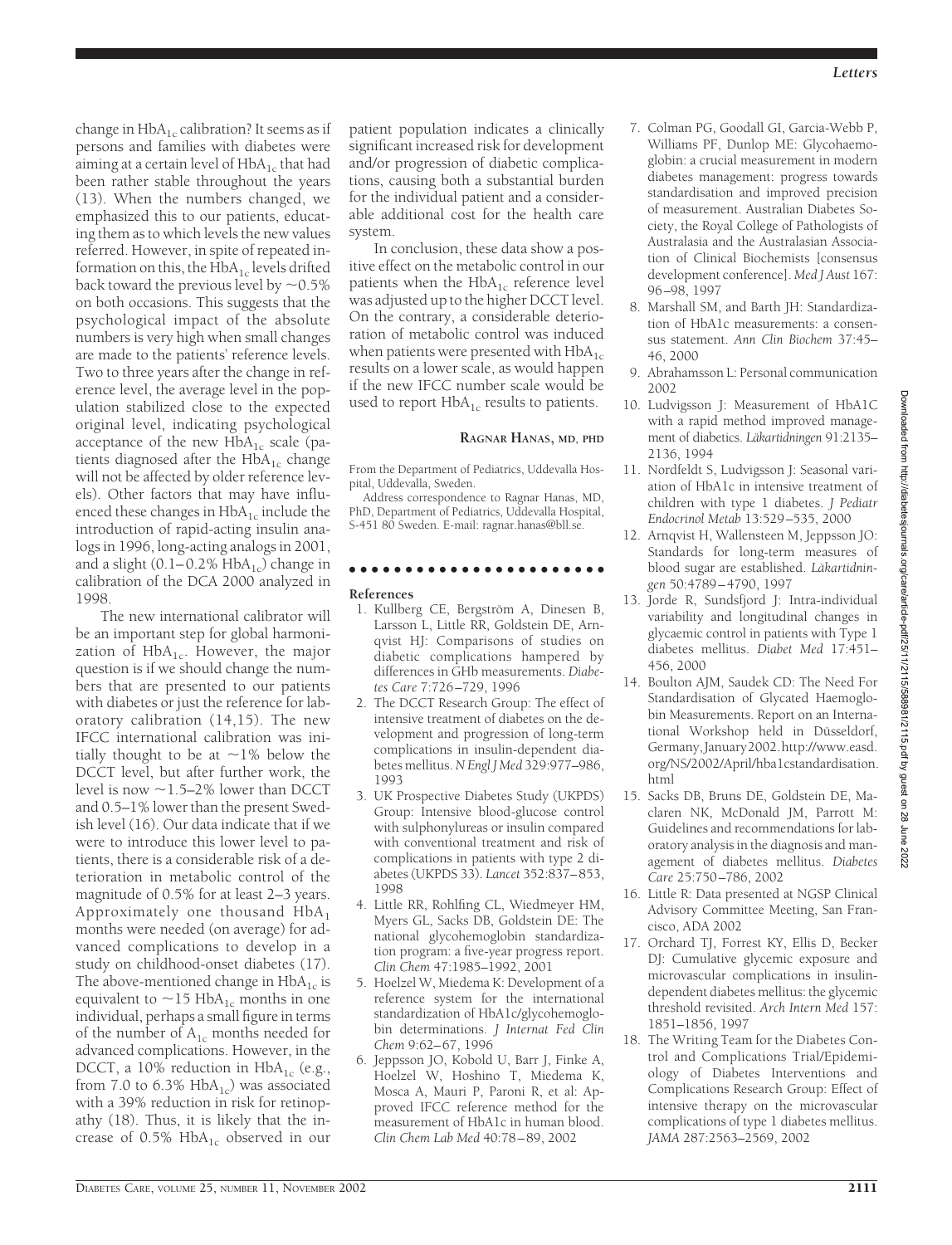# **Forgot to Fast?**

The importance on plasma glucose values

Example have recently shown that by using a casual plasma glucose value<br>of  $>5.5$  mmol/l as a cut point for<br>screening the vield of newly diagnosed ing a casual plasma glucose value of 5.5 mmol/l as a cut point for screening, the yield of newly diagnosed diabetic subjects and those with impaired glucose tolerance (IGT) is greatly enhanced in comparison to using 6.5 or 7.5 mmol/l as cut-points for diagnostic assessment using the 1999 World Health Organization (WHO) criteria (1–3). In lowering this screening cut point for casual measurement, factors such as the time of eating before this test on the result may be relevant to its utility and warrant investigation.

A total of 4,876 high-risk subjects, identified from 50,859 individuals participating in the Australian Diabetes Screening Study (1), provided fasting plasma glucose (FPG) and 2-h plasma glucose (2hPG) test results to confirm diabetes and IGT status. High risk was defined as having either two or more symptoms and/or two or more diabetes risk factors, casual plasma glucose values of  $>5.5$ mmol/l, and no known diabetes (2). The time between when the subjects last ate and the casual plasma glucose test was calculated in minutes and grouped into hour blocks (0–360 min). Subjects were diagnosed as having diabetes or IGT using the 1999 WHO criteria (3).

A casual plasma glucose of  $>5.5$ mmol/l yielded a positive diagnosis of diabetes in 557 subjects (20%) and of IGT in 776 subjects  $(28%) > 2$  h after eating. Within 0–2 h of eating, the diagnostic yield of diabetes was less (316 subjects, 15%) but IGT rate similar (541 subjects, 26%). In subjects with risk factors for diabetes, a casual plasma glucose of 5.5 mmol/l generates a similar proportion of IGT cases irrespective of time since eating.

Eating within 2 h of a casual glucose test in comparison to after 2 h resulted in a significantly higher level (7.09  $\pm$  1.66 vs.  $6.6 \pm 1.38$  mmol/l, respectively). However, if the screening cut point was raised for subjects who had consumed food within 2 h to 6.5 mmol/l, this would have yielded 249 (23%) diabetic subjects and 295 (25%) subjects with IGT. Raising

the casual plasma glucose threshold to 7.5 mmol/l would yield 187 (33%) diabetic subjects and 157 (28%) subjects with IGT. Despite the fact that consuming food within 2 h of a casual glucose test results in significantly increased values, the 5.5 mmol/l cut point identified an additional 67 subjects (27%) with frank diabetes. It is also important to note that the 5.5 mmol/l cut point almost doubled the number of subjects with IGT in comparison to the 6.5 mmol/l cut-point, and the number tripled if 7.5 mmol/l was chosen as a cutoff.

Thus the 5.5 mmol/l cut point seems to be valuable irrespective of the time since eating, as it results in early identification of subjects with IGT, which may aid in the prevention of the micro- and macrovascular complications associated with diabetes.

> **DEBORAH J. HILTON, MPH<sup>1</sup> TIMOTHY A. WELBORN, PHD<sup>2</sup> PETER K. O'ROURKE, PHD<sup>3</sup> CHRISTOPHER M. REID, PHD<sup>4</sup>**

From the <sup>1</sup>Cardiovascular Disease Prevention Unit, Baker Medical Research Institute, Melbourne, Victoria, Australia; the <sup>2</sup> Department of Endocrinology & Diabetes, Sir Charles Gairdner Hospital, Nedlands, Western Australia; the <sup>3</sup>Queensland Centre for Public Health, The University of Queensland, Herston Qld, Australia; and the <sup>4</sup>Cardiovascular Disease Prevention Unit, Baker Medical Research Institute, Melbourne, Victoria, Australia.

Address correspondence to Dr. Christopher M. Reid, Cardiovascular Disease Prevention Unit, Baker Medical Research Institute, P.O. Box 6492, Melbourne, Victoria 8008. E-mail: chris.reid@baker. edu.au.

### ●●●●●●●●●●●●●●●●●●●●●●● **References**

- 1. Welborn TA, Reid CM, Marriott G: Australian Diabetes Screening Study: impaired glucose tolerance and non-insulindependent diabetes mellitus. *Metabolism* 46 (Suppl. 1):35–39, 1997
- 2. Hilton DJ, O'Rourke PK, Welborn TA, Reid CM: Diabetes detection in the Australian general practice setting: a comparison of different diagnostic criteria. *MJA* 176:104–107, 2002
- 3. World Health Organization (WHO): *Definition, diagnosis and classification of diabetes mellitus and its complications: Report of a WHO Consultation*. *Part 1: Diagnosis and Classification of Diabetes Mellitus*. Geneva Department of Noncommunicable Disease Surveillance, World Health Org., 1999 (Tech. Rep. Ser., no. 99.2)

# **The Role of Hemochromatosis C282Y and H63D Gene Mutations in Type 2 Diabetes**

Findings from the Rotterdam Study and meta-analysis

iabetes is a disease commonly<br>found in patients with hemochromatosis<br>C282Y and H63D mutations in the HFF found in patients with hemochro-C282Y and H63D mutations in the HFE gene are associated with increased iron stores (2), which in turn are associated with glucose intolerance and insulin resistance (3). Whether these HFE mutations play an important role in the pathogenesis of type 2 diabetes is still a matter of controversy.

We have studied the frequencies of the C282Y and H63D mutations in 254 subjects with glucose intolerance, 220 patients with type 2 diabetes, and 595 normoglycemic individuals (control subjects), all derived from a populationbased cohort study (Rotterdam Study) (4). Glucose levels were measured by the hexokinase method in fasting and postload serum samples, and participants were classified as diabetic, glucose intolerant, or normoglycemic (4). Genotyping for the C282Y and H63D mutations was carried out as previously described (5).

In our population-based sample, we observed that 26 (10.5%) subjects with glucose intolerance, 24 (11.0%) with type 2 diabetes, and 61 (10.6%) control subjects were carriers of the C282Y mutation. For the H63D mutation, 65 (26.0%) glucose-intolerant subjects, 56 (25.7%) type 2 diabetic patients, and 168 (28.5%) control subjects were carriers. Also, the number of homozygotes for the H63D mutation in glucose-intolerant patients (1.7%) and in type 2 diabetic patients (1.8%) was similar to that seen in control subjects (1.5%). There were too few homozygotes for the C282Y mutation among glucose-intolerant  $(n = 2)$  and diabetic patients  $(n = 1)$  to yield reliable results.

Because of the low frequency of the C282Y mutation, we reanalyzed all published association studies between the HFE mutations and type 2 diabetes in a meta-analysis. Our meta-analysis included 12 studies for the C282Y mutation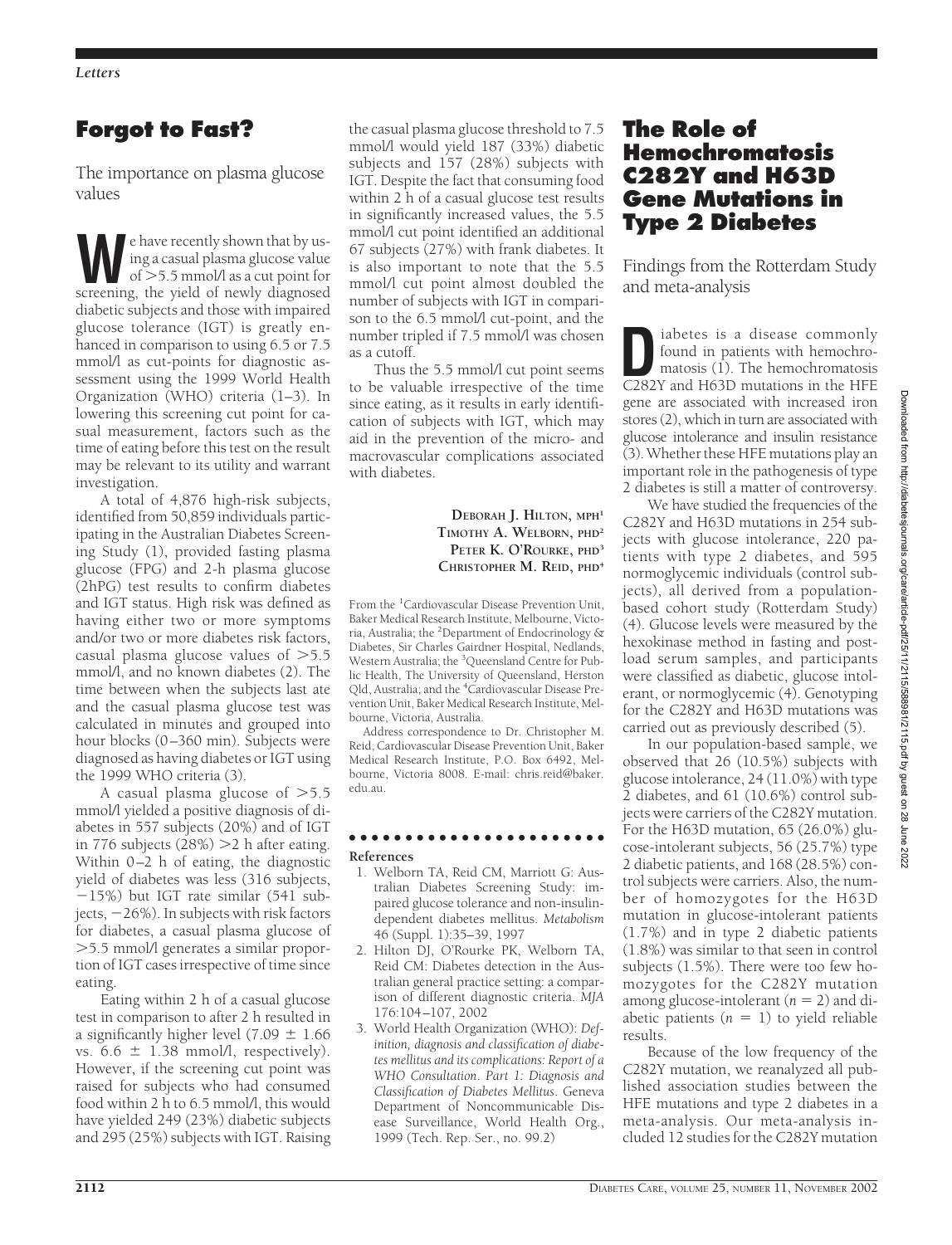and 8 studies for the H63D mutation. There was no evidence for heterogeneity  $(\chi^2$  = 18.5, 11, *P* = 0.07) between studies. Of 2,630 type 2 diabetic patients, 225 (8.6%) were carriers of the C282Y mutations compared with 327 of 3,437 control subjects (9.5%), yielding an odds ratio  $(OR)$  (95% CI) of 1.0 (0.8–1.4), suggesting no association between C282Y and the risk of diabetes. When studying the C282Y homozygosity, there was no significant association to diabetes (1.1 [0.6– 2.3]). For the H63D mutation, 559 type 2 diabetic patients of 1,889 (29.6%) and 690 control subjects of 2,524 (27.3%) were carriers, yielding an OR of 1.1 (1.0– 1.3). The frequency of H63D homozygosity was modestly increased (1.2 [1.1– 2.3]) in type 2 diabetic patients, suggesting no major effect of the H63D mutation on type 2 diabetes.

In conclusion, there was no evidence for an increased frequency of the C282Y or H63D mutations in patients with impaired glucose intolerance or type 2 diabetes in our population-based sample or in the meta-analysis. Also, the findings of our meta-analysis suggest that the role of HFE mutations in the pathogenesis of diabetes in the general population is limited.

**OMER T. NJAJOU, PHD<sup>1</sup> BEHROOZ Z. ALIZADEH, MD<sup>1</sup> NORBERT VAESSEN, MD, PHD1,2 JEANNETE VERGEER, BSC<sup>1</sup> JEANNINE HOUWING-DUISTERMAAT, PHD<sup>1</sup> ALBERT HOFMAN, MD, PHD<sup>1</sup> HUIBERT A.P. POLS, MD, PHD1,2 CORNELIA M. VAN DUIJN, MD, PHD<sup>1</sup>**

From the <sup>1</sup>Genetic Epidemiology Unit, Department of Epidemiology & Biostatistics, Rotterdam, the Netherlands; and the <sup>2</sup>Department of Internal Medicine, Erasmus Medical Centre, Rotterdam, the Netherlands.

Address correspondence to Omer T. Njajou, Genetic Epidemiology Unit, Department of Epidemiology & Biostatistics, P.O. Box 1738, Rotterdam, 3000 DR, the Netherlands. E-mail: njajou@lycos.com.

### ●●●●●●●●●●●●●●●●●●●●●●●

#### **References**

- 1. Phelps G, Chapman I, Hall P, Braund W, Mackinnon M: Prevalence of genetic hemochromatosis among diabetic patients. *Lancet* 8657:233–234, 1989
- 2. Whitfield JB, Cullen LM, Jazwinska EC, Powell LW, Heath AC, Zhu G, Duffy DL, Martin NG: Effects of HFE C282Y and H63D polymorphism and polygenic background on iron stores in a large community sample of twins. *Am J Hum Genet* 66:1246–1258, 2000
- 3. Tuomainen TP, Nyyssonen K, Salonen R, Tervahauta A, Korpela H, Lakka T, Kaplan GA, Salonen JT: Body iron stores are associated with serum insulin and blood glucose concentrations: population study in 1,013 eastern Finnish men. *Diabetes Care* 20:426–428, 1997
- 4. Baan CA, Stolk RP, Grobbee DE, Witteman JCM, Feskens EJM: Physical activity in elderly subjects with impaired glucose tolerance and newly diagnosed diabetes mellitus. *Am J Epid* 149:219–227, 1999
- 5. Feder JN, Gnirke A, Thomas W, Tsuchihashi Z, Ruddy DA, Basava A, Dormishian F, Domingo R Jr, Ellis MC, Fullan A, Hinton LM, Jones NL, Kimmel BE, Kronmal GS, Lauer P, Lee VK, Loeb DB, Mapa FA, McClelland E, Meyer NC, Mintier GA, Moeller N, Moore T, Morikang E, Wolff RK, et al: A novel MHC class I-like gene is mutated in patients with hereditary hemochromatosis.*Nat Genet* 13: 399–408, 1996.

# **The Use of Alkali Therapy in Severe Diabetic Ketoacidosis**

The use of bicarbonate in patients<br>with diabetic ketoacidosis (DKA) is<br>controversial (1), especially in pa-<br>tients with severe DKA (pH <7.0). Previhe use of bicarbonate in patients with diabetic ketoacidosis (DKA) is controversial (1), especially in paous studies have shown that the use of bicarbonate in patients with moderate DKA ( $pH > 7.0$ ) is not associated with better outcomes, when compared with saline-treated control subjects (2–5), and can generate lactate (3). The use of bicarbonate therapy in patients with severe DKA has not been addressed adequately, due to a lack of data on benefit or harm of bicarbonate therapy in severe DKA, but dogmatic use of bicarbonate still continues in such cases. In our initial randomized study, 5 of 11 patients had  $pH < 7.0$ (none below 6.9), but the outcome was no different from the group of patients who did not receive bicarbonate (4).

To examine this issue we evaluated records of 41 patients with DKA who were admitted to the medical intensive care unit at the Regional Medical Center, The University of Tennessee, between July 1999 and December 2000. We identified 5 DKA patients (group 1) with pH  $< 7.0$  (mean pH 6.85  $\pm$  0.09) and compared their responses to treatment with 36 case subjects (group 2) with  $pH > 7.0$  $(7.15 \pm 0.11)$ . The admission glucose

and biochemical parameters were not significantly different between the two groups. All patients were treated with a low-dose insulin infusion protocol (1). Four of the five patients with severe DKA received a small initial dose of intravenous bicarbonate (50 mmol), whereas none of the patients with  $pH > 7.0$  received bicarbonate therapy. One patient with severe DKA died during the hospital stay. She was admitted with pneumonia, sepsis, and multi-organ failure and received bicarbonate therapy for her acidosis. Of the remaining four cases who survived, three received 50 mmol bicarbonate each and one did not. The administration of bicarbonate therapy did not appear to have an impact on the time for resolution of DKA or hospital length of stay in the four patients when compared with the patients who did not get bicarbonate. However, the number of subjects was too few to draw any meaningful conclusion on the utility of bicarbonate. There was no mortality in group 2.

Our review of present cases showed that 12% of patients admitted to the hospital with DKA had  $pH < 7.0$ . This clearly indicates that the number of patients with severe DKA is large enough to merit a comprehensive study on the efficacy of bicarbonate therapy. Furthermore, the cardiac and, especially, the left ventricular status of such patients is not known (6). This controversial subject could only be settled by evidence-based studies under a prospective randomized protocol, which at this time is not available.

> **KASHIF A. LATIF, MD<sup>1</sup> AMADO X. FREIRE, MD<sup>2</sup> ABBAS E. KITABCHI, PHD, MD<sup>1</sup> GUILLERMO E. UMPIERREZ, MD<sup>1</sup> NAUMAN QURESHI, MD<sup>1</sup>**

From the <sup>1</sup>Division of Endocrinology, Department of Medicine, The University of Tennessee Health Science Center, Memphis, Tennessee; and the <sup>2</sup>Division of Pulmonary and Critical Care, Department of Medicine, The University of Tennessee Health Science Center, Memphis, Tennessee.

Address correspondence to Abbas Kitachi, Division of Endocrinology, Department of Medicine, The University of Tennessee Health Science Center, Memphis, TN. E-mail: akitabchi@utmem.edu.

#### ●●●●●●●●●●●●●●●●●●●●●●●

#### **References**

1. Kitabchi AE, Umpierrez GE, Murphy MB, Barrett EJ, Kreisberg RA, Malone JI, Wall BM: Management of hyperglycemic crises in patients with diabetes (Review Article).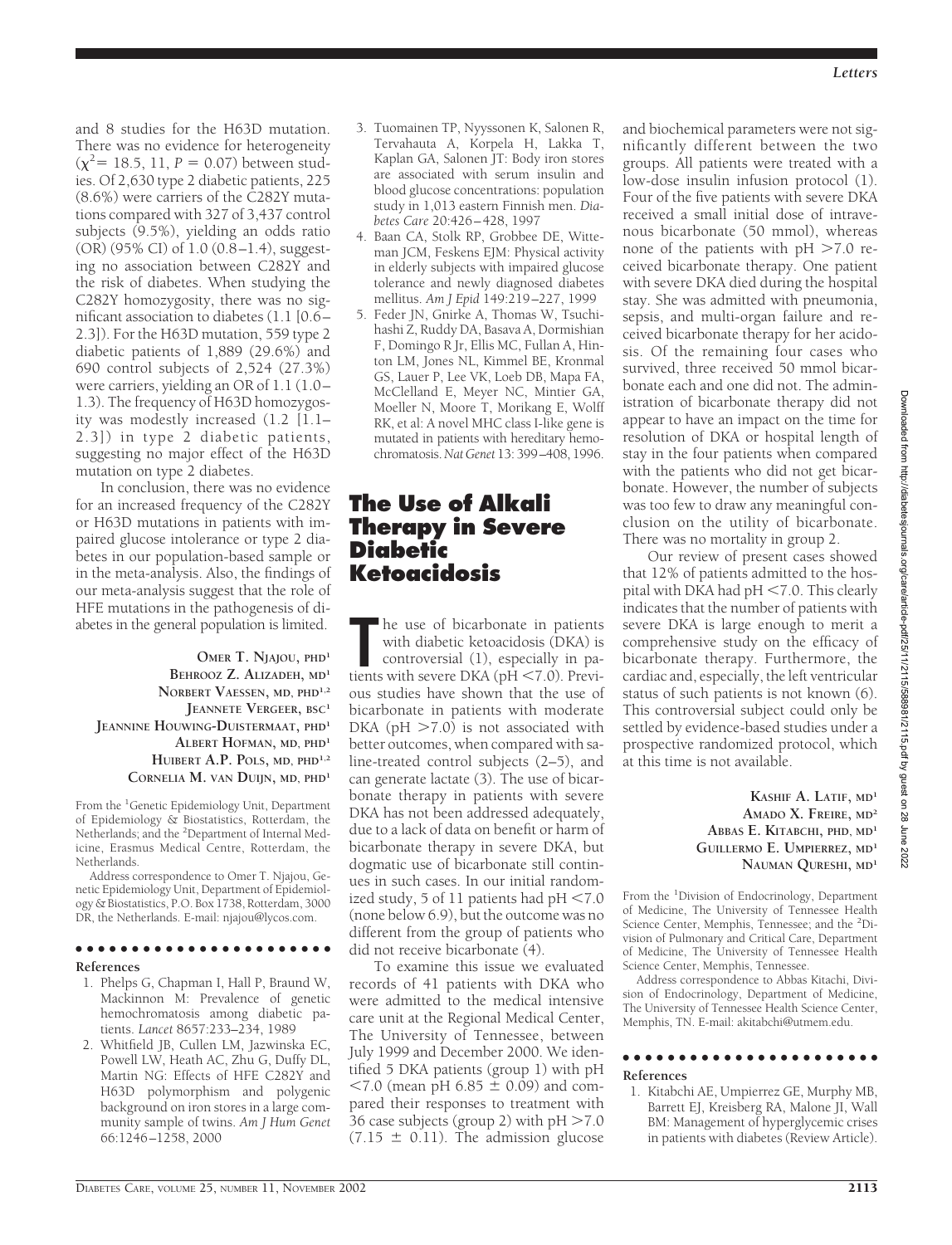*Diabetes Care* 24:131–153

- 2. Lever E, Jaspan JB: Sodium bicarbonate therapy in severe diabetic ketoacidosis. *Am J Med* 75:263–268, 1983
- 3. Hale PJ, Crase J, Nattrass M: Metabolic effects of bicarbonate in the treatment of diabetic ketoacidosis. *Br Med J (Clin Res Ed)* 289:1035–38, 1984
- 4. Morris LR, Murphy MB, Kitabchi AE: Bicarbonate theapy in severe diabetic ketoacidosis. *Ann Int Med* 168:836–840, 1986
- 5. Gamba G, Oseguera J, Castrejon M, Gomez-Perez FJ: Bicarbonate therapy in severe diabetic ketoacidosis: a double blind, randomized, placebo controlled trial. *Rev Invest Clin* 43:234–238, 1991
- 6. Mitchell JH, Wildenthan K, Johnson RL Jr: The effects of acid-base disturbances on cardiovascular and pulmonary function. *Kidney Int* 1:375–389, 1972

# **Alternative-Site Blood Glucose Measurement at the Abdomen**

**ALTERNATIVE SITES SET SELF-MONITORY OF SHOW SET AND APPLY AT APPLY AND APPLY AND APPLY ALTERNATIVE SET AND APPLY A CULTURE SET AND APPLY A CULTURE SET AND APPLY A CULTURE SET AND APPLY A CULTURE SET AND APPLY A CULTURE SE** of blood glucose (SMBG) (e.g., forearm, abdomen, calf, or thigh) are currently being introduced in clinical practice (1). However, blood glucose (BG) concentrations by these methods may differ from those by traditional fingertip pricking (2–4). In an elegant study, Jungheim and Koschinski (3) demonstrated that BG measurements, at the forearm by three commercially available devices, showed a less steep increase after an oral glucose load and a delayed decline after insulin administration. In addition, Ellison et al. (4) showed similar findings, which were less adequately followed at the forearm after a standardized meal.

Given the patients' preference for alternative-site SMBG, an appreciation mainly based on the avoidance of painful fingertip pricking (1), clinical application will certainly ensue and, thereby, will introduce a new problem, i.e., what glucose value is actually measured and how does this relate to reference values?

We compared capillary BG taken at the fingertip (Glucotrend; Roche Diagnostics, Mannheim, Germany) and the abdominal wall (Freestyle; Disentronic, S'ulzbach, Switzerland) in 12 healthy nondiabetic males (age  $25 \pm 11$  years  $[mean \pm SD]$ , BMI 23.7  $\pm$  3.5 kg/m<sup>2</sup>).



Figure 1—*Fingertip and abdominally measured capillary blood glucose concentrations after a gradual decline and sudden increase in blood glucose level. \*P 0.01.*

The participants arrived at the outpatient clinic after an overnight fast. They were clamped on their fasting BG by a varying glucose infusion and received an intravenous insulin infusion of 30 mU  $\cdot$  kg $^{-1}$   $\cdot$ h 1 . After 60 min, the glucose infusion was stopped and BG was allowed to drop to near hypoglycemic levels. Then, after BG was increased by intravenously administered glucose (20% by weight,  $0.15 \times$  body weight  $\times$  12 [ml]), which was intended to increase BG 12 mmol/l above the actual BG level, the glucose infusion rate was increased. BG was measured every 5 min at the abdomen and fingertip. This was done every minute for 15 min after the sudden increase in BG. The agreement in fingertip and abdominal BG measurements during the gradual decrement and the sudden increment in BG levels was evaluated by repeated measurement ANOVA. Abdominal BG measurement adequately followed the decline in BG measured at the fingertip (see figure). In contrast, abdominal BG concentrations were 10–18% lower than fingertip BG the first 15 min after the rise in BG  $(P < 0.01$ , see figure).

Our finding that an increase in BG was less well followed by abdominal BG measurements supports the contention of Jungheim and Kochinsky (3) that alternative-site SMBG differs from classic finger pricking. It illustrates the existence

of tissue-specific differences in glucose kinetics, and we previously noted that distribution effects may play a role in abdominal BG measurements (6,7). Obviously, compartment-dependent glucose characteristics should be taken into account with alternative-site SMBG. One solution is adjustment of glucose values generated from alternative sampling sites (forearm, abdomen, thigh, or calf) to arterial or nearby fingertip capillary values, known as the golden reference, and this was actually done in the report of Jungheim and Koschinski (3). Another approach could be that BG measurements are interpreted according to the sitespecific characteristics. For instance, hypoglycemic episodes were more protracted in abdominal subcutaneous adipose tissue (8), suggesting that clinically relevant tissue glucopenia may be overlooked by conventional BG measurements. This illustrates that alternative sites may be preferable as they may better reflect tissue glucose homeostasis. Therefore, we challenge the view that fingertip capillary BG is the only reference in denoting BG excursions. We are entering a new era of BG monitoring with the first available glucose sensors that will provide us with a wealth of data on previously unavailable BG excursions, but at the same time confront us with compartment-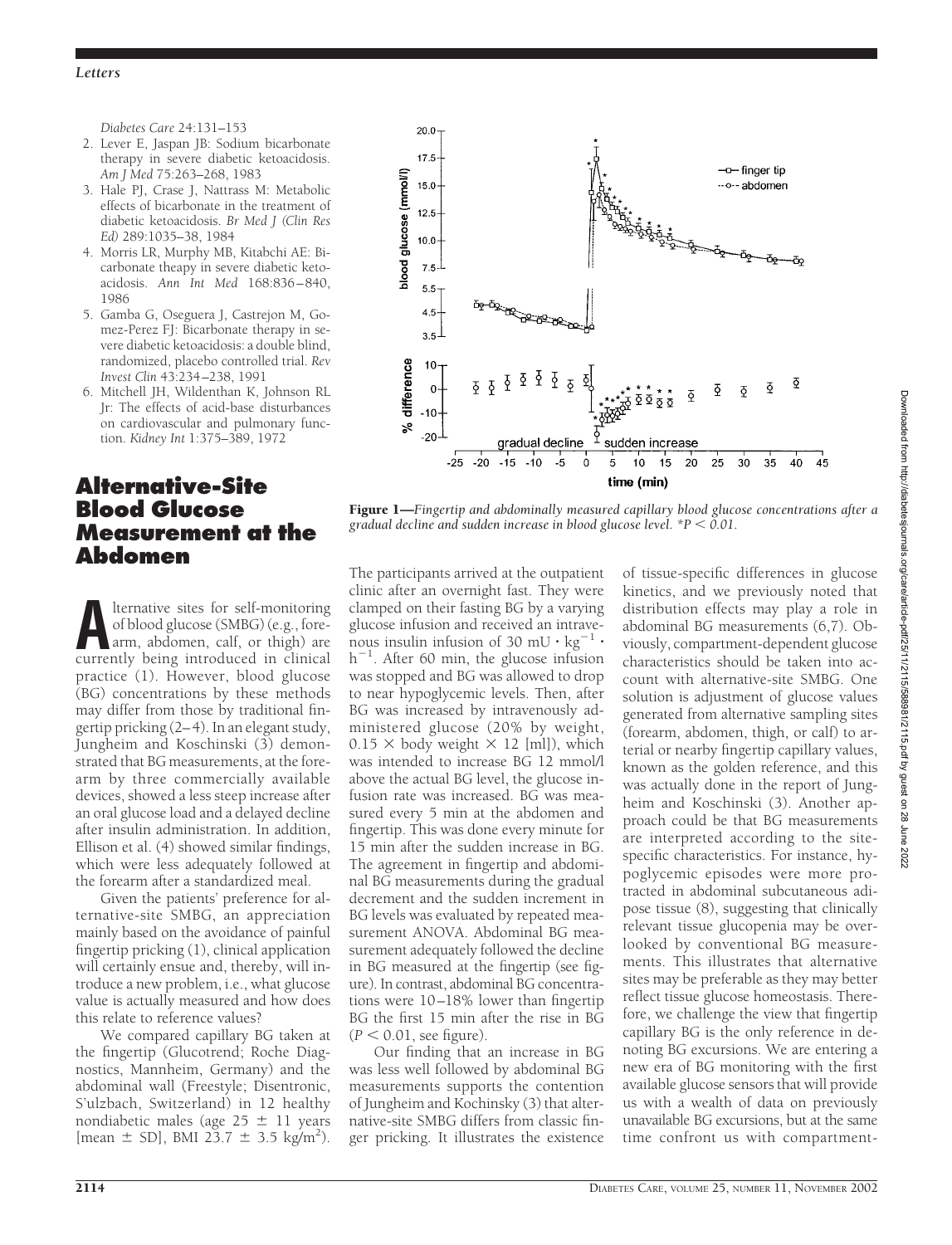*Letters*

specific differences in BG concentrations from traditional fingertip pricking.

> **PAUL R. VAN DER VALK, MD<sup>1</sup> IRENE VAN DER SCHATTE OLIVIER-STEDING2 KLAAS-JAN C. WIENTJES, PHD<sup>2</sup> ADELBERT J. SCHOONEN, PHD<sup>2</sup> KLAAS HOOGENBERG, MD, PHD<sup>1</sup>**

From the <sup>1</sup>Department of Internal Medicine, Martini Hospital, Groningen, the Netherlands; and the 2 Pharmacy, State University, Groningen, the Netherlands.

Address correspondence to Department of Internal Medicine, Martini Hospital, PO Box 30033, 9700 RM Groningen, The Netherlands. E-mail: k.hoogenberg@mzh.nl.

### ●●●●●●●●●●●●●●●●●●●●●●●

#### **References**

- 1. Fineberg SE, Bergenstal RM, Bernstein RM, Laffel LM, Schwartz SL: Use of an automated device for alternative site blood glucose monitoring. *Diabetes Care* 24:1217–1220, 2001
- 2. Koschinsky T, Jungheim K: Risky delay of hypoglycemia detection by glucose monitoring at the arm (Letter). *Diabetes Care* 24:1303–1304, 2001
- 3. Jungheim K, Koschinsky T: Glucose monitoring at the arm: risky delays of hypoglycemia and hyperglycemia detection. *Diabetes Care* 25:956–960, 2002
- 4. Ellison JM, Stegmann JM, Colner SL, Michael RH, Sharma MK, Ervin KR, Horwitz DL: Rapid changes in postprandial blood glucose produce concentration differences at finger, forearm, and thigh sampling sites. *Diabetes Care* 25:961–964, 2002
- 5. Jungheim K, Wientjes KJ, Heinemann L, Lodwig V, Koschinsky T, Schoonen AJ: Glucose Monitoring Study Group: subcutaneous continuous glucose monitoring: feasibility of a new microdialysis-based glucose sensor system (Letter). *Diabetes Care* 24:1696–1697, 2001
- 6. Wientjes KJ, Schoonen AJ: Determination of time delay between blood and interstitial adipose tissue glucose concentration change by microdialysis in healthy volunteers. *Int J Artif Organs* 24:884–889, 2001
- 7. Hullegie LM, Lutgers HL, Dullaart RP, Sluiter WJ, Wientjes KJ, Schoonen AJ, Hoogenberg K: Effects of glucose and insulin levels on adipose tissue glucose measurement by microdialysis probes retained for three weeks in type 1 diabetic patients. *Neth J Med* 57:13–19, 2000
- 8. Moberg E, Hagstrom-Toft E, Arner P, Bolinder J: Protracted glucose fall in subcutaneous adipose tissue and skeletal muscle compared with blood during insulin-induced hypoglycaemia. *Diabetologia* 40:1320–1326, 1997

# COMMENTS AND RESPONSES

# **The Long-Term Effects of Self-Management Education for Patients With Type 2 Diabetes on Glycemic Control**

Response to Norris et al.

e read with interest the recently<br>published meta-analysis by Nor-<br>ris et al. (1), which focuses on the<br>effects of diabetes self-management edupublished meta-analysis by Norris et al. (1), which focuses on the effects of diabetes self-management education (DSME) on glycemic control in adult patients with type 2 diabetes. They report that this intervention decreases patients' GHb levels by 0.76% at immediate follow-up, by 0.26% at the 1- to 3-month follow-up and by 0.26% at  $\geq$ 4 months of follow-up. They conclude in both this meta-analysis and their previous systemic review (2) that DSME alone moderately but significantly improves GHb levels in the short term but that its long-term effects still need to be determined in a study of randomized controlled intervention.

As part of the Japan Diabetes Complications Study (JDCS), we have been evaluating the long-term effects of DSME for 5 years in 2,205 adult patients with type 2 diabetes. Our study is longer and involves more patients than any of the trials included in the meta-analysis by Norris et al. Ours is a randomized, controlled, multicenter, intervention trial that aims to evaluate the effects of DSME. The trial involves 59 institutes specializing in diabetes care, and the 3-year interim report will be published shortly (3). In brief, we randomly allocated patients with previously diagnosed type 2 diabetes and  $HbA_{1c}$  levels of  $\geq$ 6.5% into either an intervention (INT) group or a control (CON) group. The patients in the CON group received regular conventional care before or during the study period. Although changes in medication were not restricted in either group, there were no significant differences in terms of therapeutic contents between the CON and INT groups even after

3 years. The patients in the INT group received DSME, which comprised all of the categories that Norris et al. included in their meta-analysis (1) and consisted mainly of intensive lifestyle management at each outpatient clinic visit and frequent telephone counseling by trained diabetes educators. Our results show that there are small but significant differences in  $HbA_{1c}$  levels between the INT and CON groups that are still maintained 3 years after the start of intervention (CON group 7.78  $\pm$  1.27% vs. INT group 7.62  $\pm$ 1.20%,  $P = 0.0023$ ). Although the difference between the two groups is small, it should be noted that a bias arising from variations in the techniques of GHb measurement, as discussed by Norris et al. (1), does not exist in Japan, where a highly standardized assay is used throughout the country. Therefore, the difference in the JDCS study is likely to be a realistic measurement of the effect of DSME intervention.

The improvement in GHb levels of  $1\%$  seen in the results of the metaanalysis (1), as well as in our longer-term trial (3), seems to be clinically trivial and disappointing as compared with medical interventions (i.e., drugs or insulin). As Norris et al. discuss in their article (1), however, it is still clinically meaningful because each 1% reduction in  $HbA_{1c}$  levels over 10 years has been shown to be associated with a 37% reduction in the risk of microvasular complications in the U.K. Prospective Diabetes Study (UK-PDS) (4). We expect that further metaanalyses regarding differences in longterm costs and the patients' quality of life between DSME and medications that lower GHb levels will be carried out. In the JDCS, however, the long-term effects on lifestyle brought about by DSME and the cost of its implementation are already under analysis.

In summary, on the basis of the largescale JDCS trial, we can conclude that the moderate but significant improvement effected by DSME on the glycemic control of adult patients with type 2 diabetes is maintained even in the long term.

> **HIROHITO SONE, MD, PHD, FACP<sup>1</sup> HIDEKI ITO, MD, PHD<sup>2</sup> YASUSHI SAITO, MD, PHD<sup>3</sup> HIDETOSHI YAMASHITA, MD, PHD<sup>4</sup> SHUN ISHIBASHI, MD, PHD<sup>5</sup> SHIGEHIRO KATAYAMA, MD, PHD<sup>6</sup> RYUZO ABE, MD, PHD<sup>7</sup>**